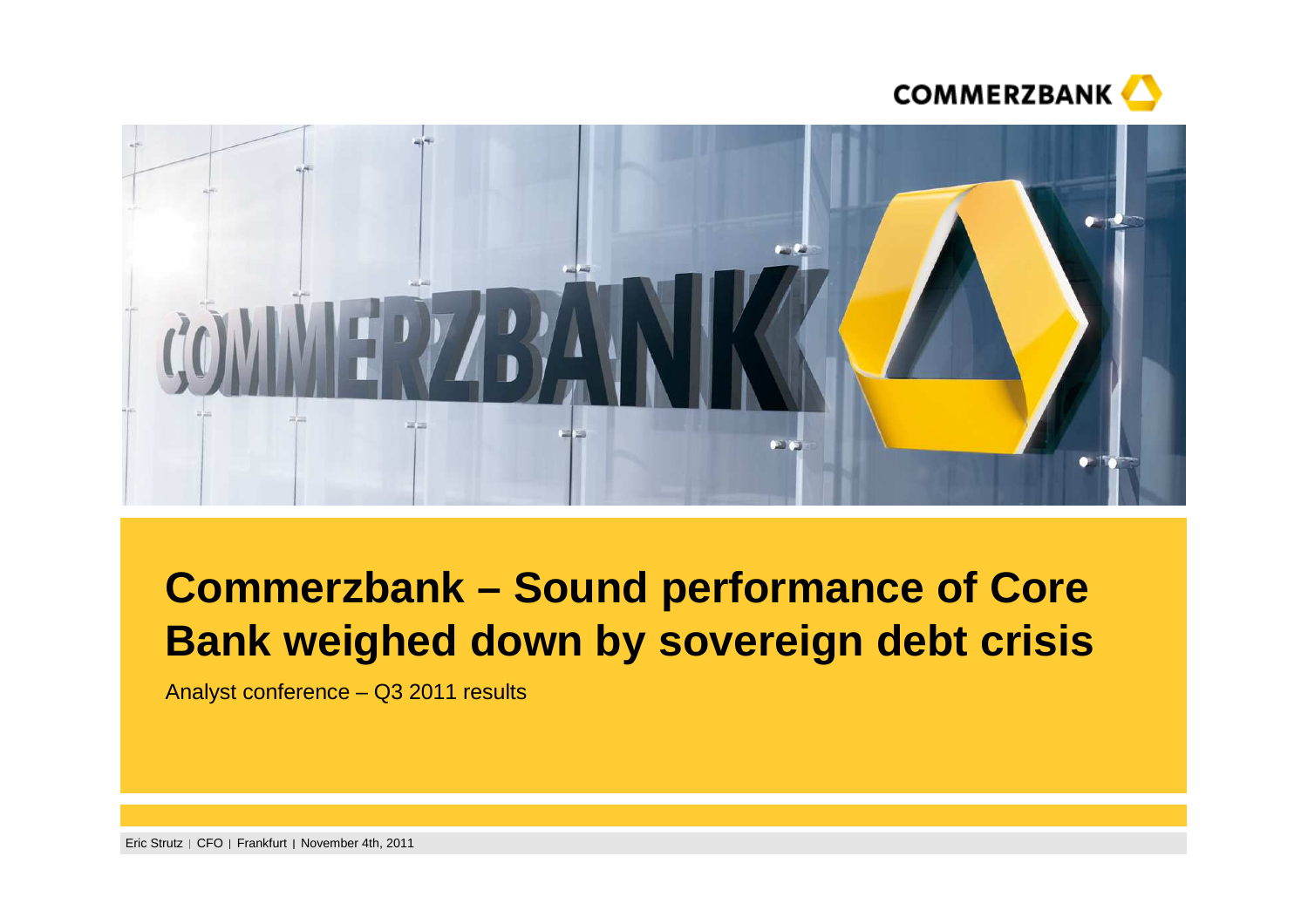

## **Agenda**

| 1              | <b>Group summary</b>             |
|----------------|----------------------------------|
| $\overline{2}$ | <b>Financial highlights</b>      |
| 3              | Results by division              |
| $\overline{4}$ | Balance sheet, capital & funding |
| 5              | Conclusion and outlook           |
| 6              | Appendix                         |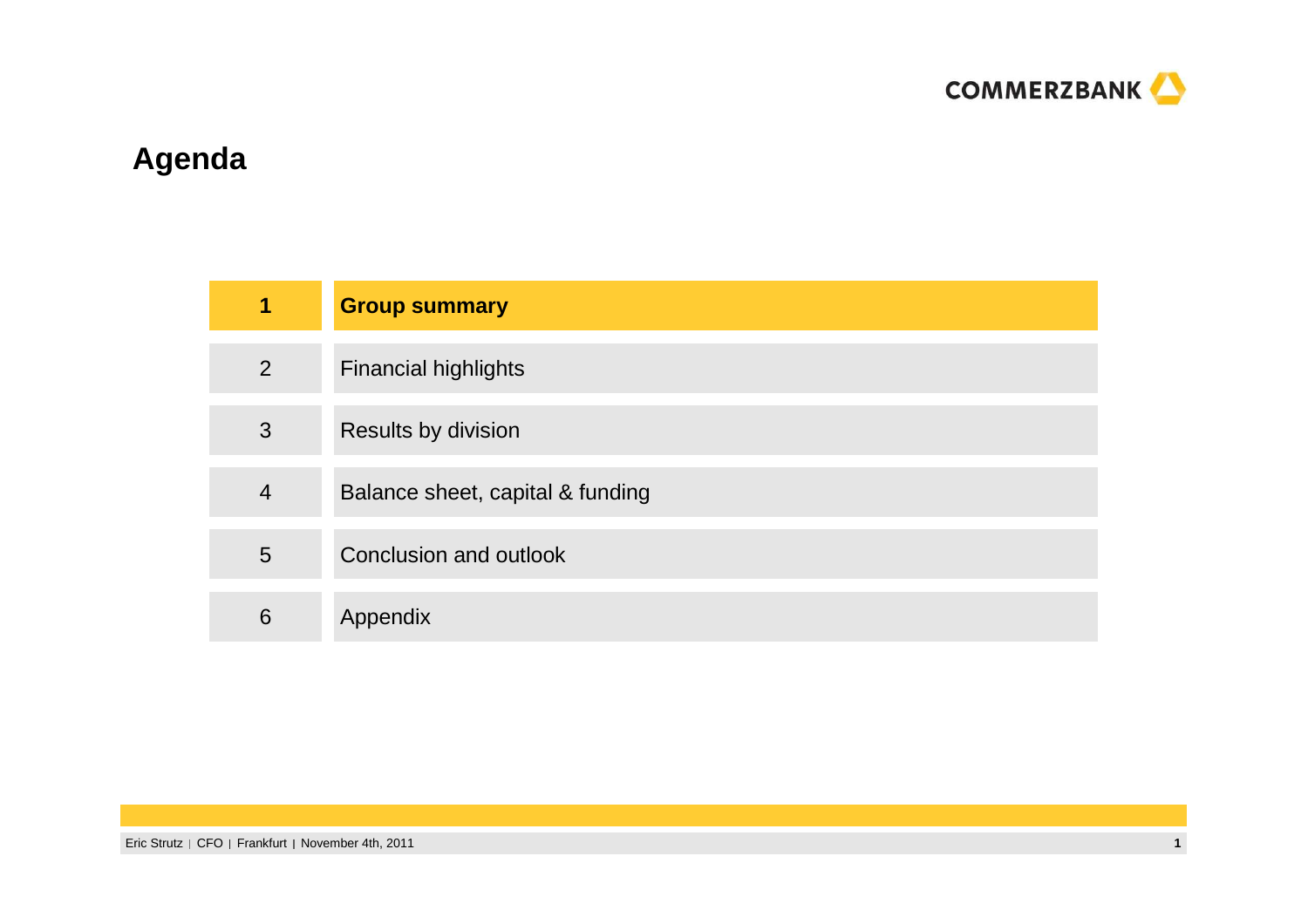

## **Operating profit of Core Bank reached €3bn within 9 months**

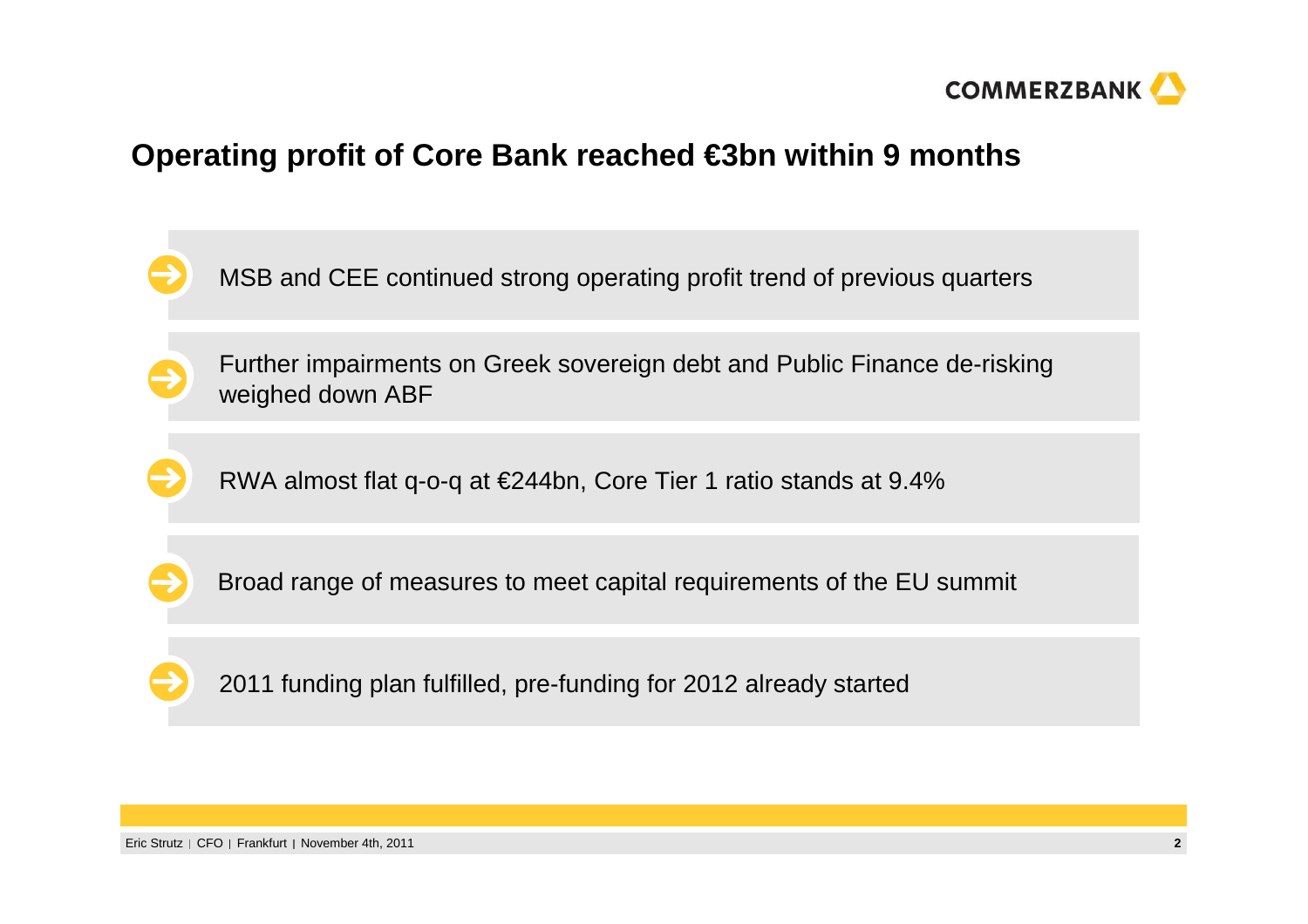

### **9M operating profit of the Core Bank more than doubled**

|                     | <b>Group</b> |         |         |                   | <b>Core Bank<sup>**</sup></b> |            |                   |                   |
|---------------------|--------------|---------|---------|-------------------|-------------------------------|------------|-------------------|-------------------|
| in $\epsilon$ m     | Q3 2010      | Q2 2011 | Q3 2011 | <b>9M</b><br>2011 | Q3<br>2010                    | Q3<br>2011 | <b>9M</b><br>2010 | <b>9M</b><br>2011 |
| Revenues before LLP | 2,922        | 2,363   | 1,594   | 7,573             | 2,341                         | 2,903      | 8,072             | 9,008             |
| <b>LLP</b>          | $-621$       | $-278$  | $-413$  | $-1,009$          | $-126$                        | $-176$     | $-680$            | $-302$            |
| Operating expenses  | 2,185        | 2,030   | 2,036   | 6,220             | 2,010                         | 1,876      | 6,096             | 5,724             |
| Operating profit    | 116          | 55      | $-855$  | 344               | 205                           | 851        | 1,296             | 2,982             |
| Net profit*         | 113          | 24      | $-687$  | 322               |                               |            |                   |                   |

- 9M revenues before LLP in the Core Bank increased by €1bn (+12%)
- Moderate LLP level of Core Bank in Q3, lower provisioning need in ABF (y-o-y)
- Overall cost base decreased y-o-y by 7% due to realization of cost synergies
- Operating profit affected by impairment on Greek sovereign bonds (€798m) and PF de-risking

<sup>\*</sup> Consolidated result attributable to Commerzbank shareholders \*\* incl. Others & Consolidations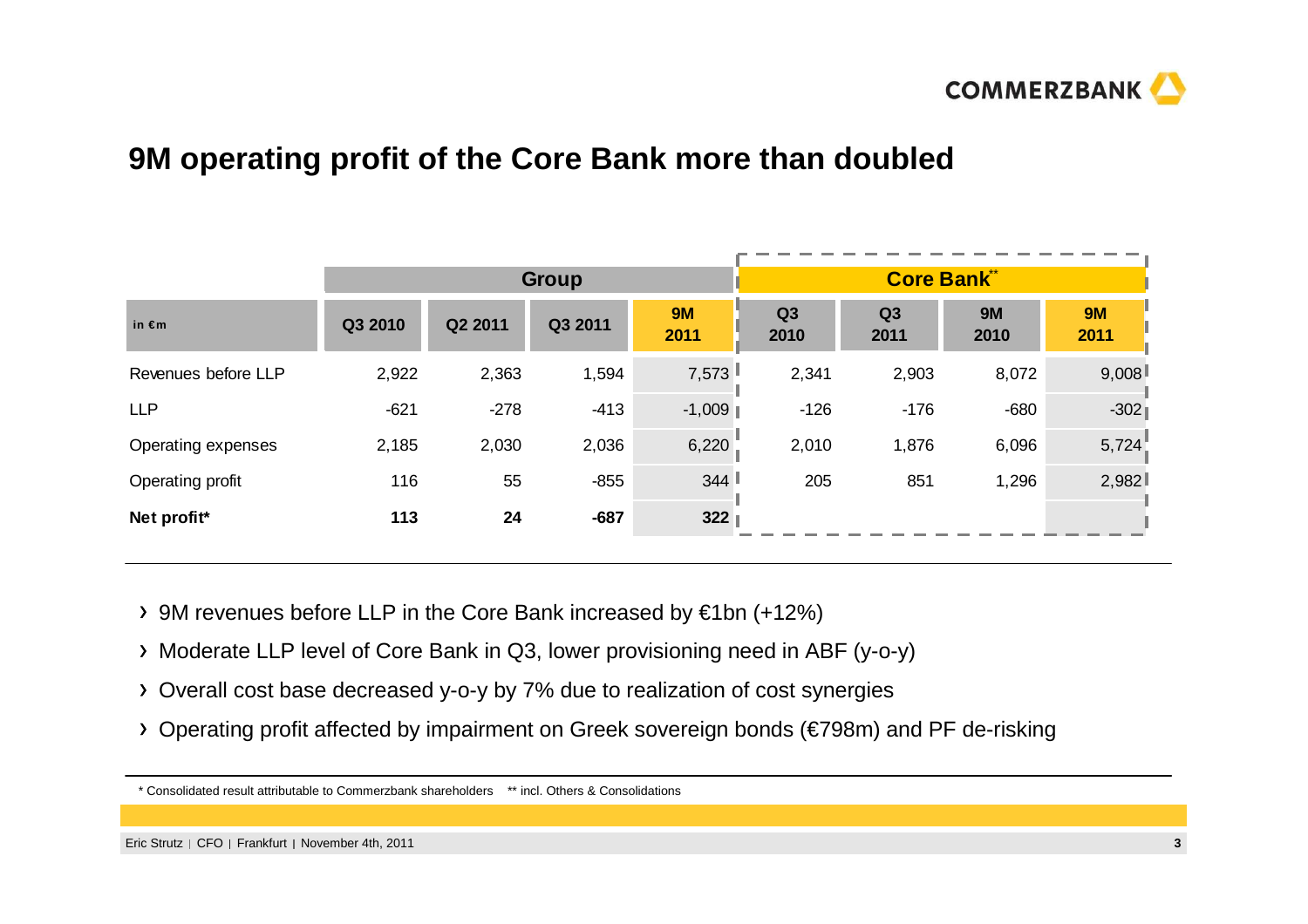

## **Agenda**

| $\mathbf 1$    | Group summary                    |
|----------------|----------------------------------|
| $\overline{2}$ | <b>Financial highlights</b>      |
| 3              | <b>Results by division</b>       |
| 4              | Balance sheet, capital & funding |
| 5              | Conclusion and outlook           |
| 6              | Appendix                         |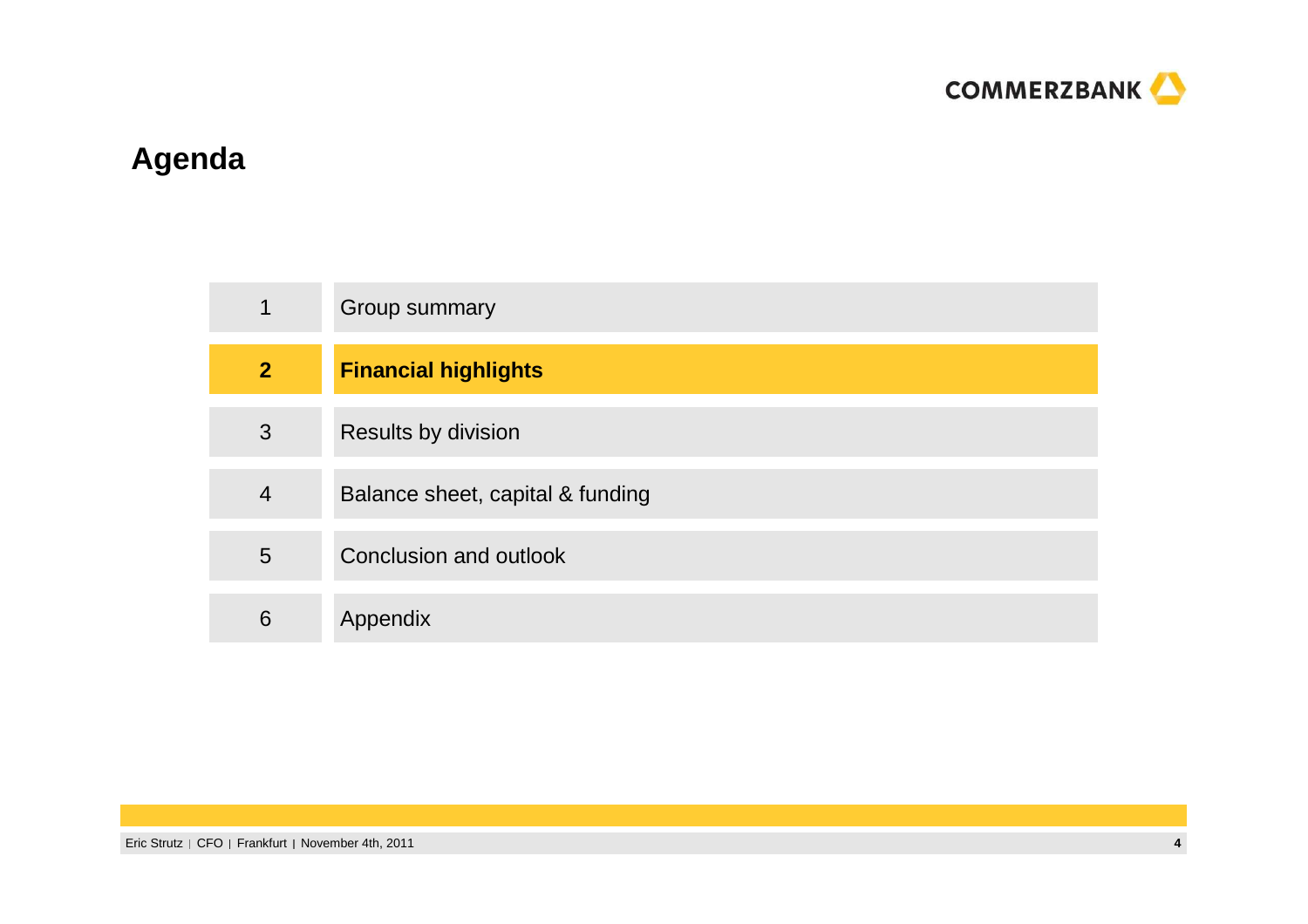

## **9M revenues before LLP in the Core Bank increased by €1bn (+12%)**

**Revenues before LLP**in  $\epsilon$  m



\* incl. Others & Consolidations

Eric Strutz CFO Frankfurt November 4th, 2011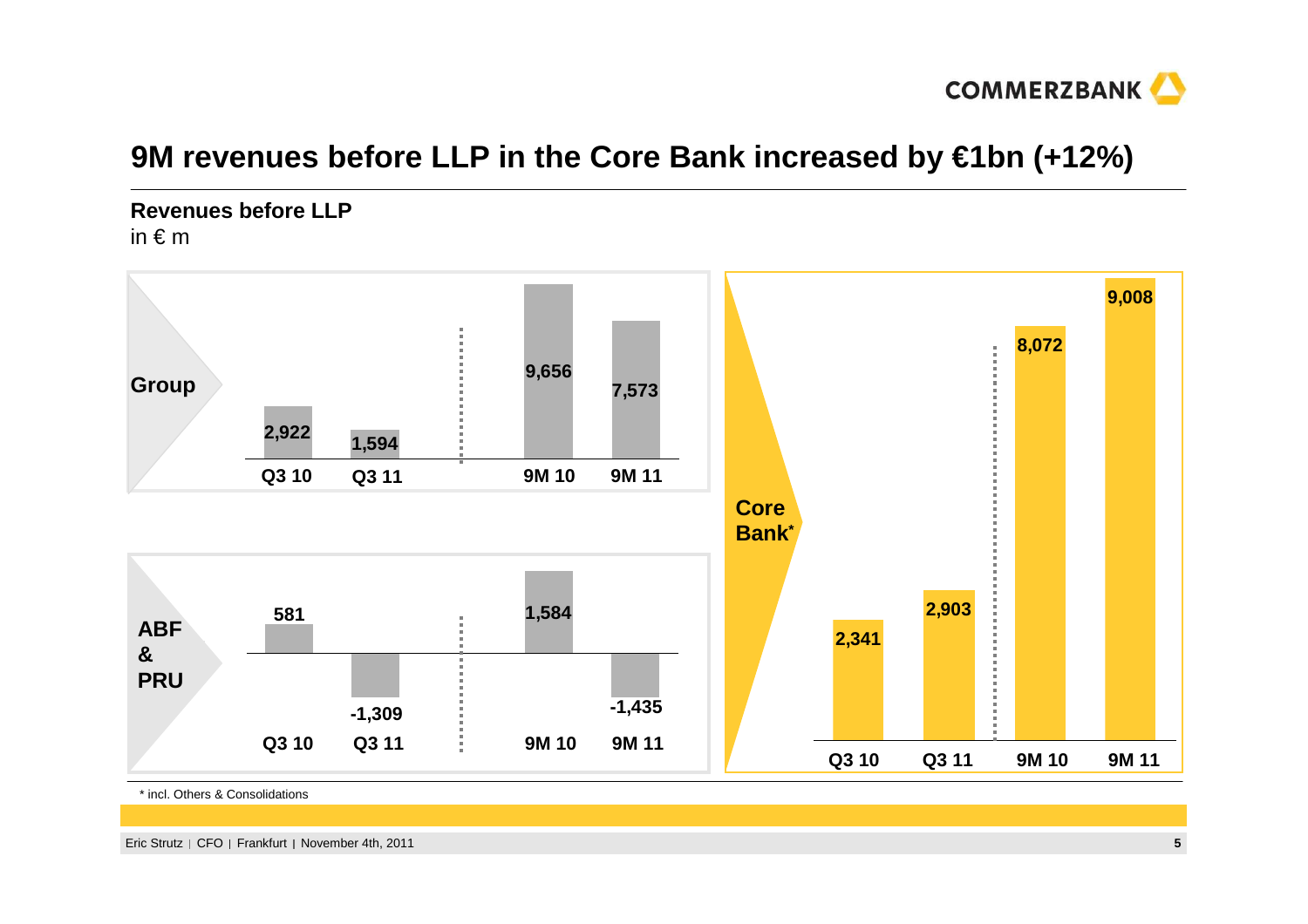

## **Further reduction of LLP guidance for FY2011**

**Provisions for loan losses** in € <sup>m</sup>



- LLP in ABF still on high level, but significantly down on previous year
- Guidance FY2011: LLP <€1.7bn



- €798m impairment on Greek sovereign bonds booked in net investment income
- $\rightarrow$  Greek bond exposure down to  $\epsilon$ 1.4bn, portfolio valued at 48%

Eric Strutz CFO Frankfurt November 4th, 2011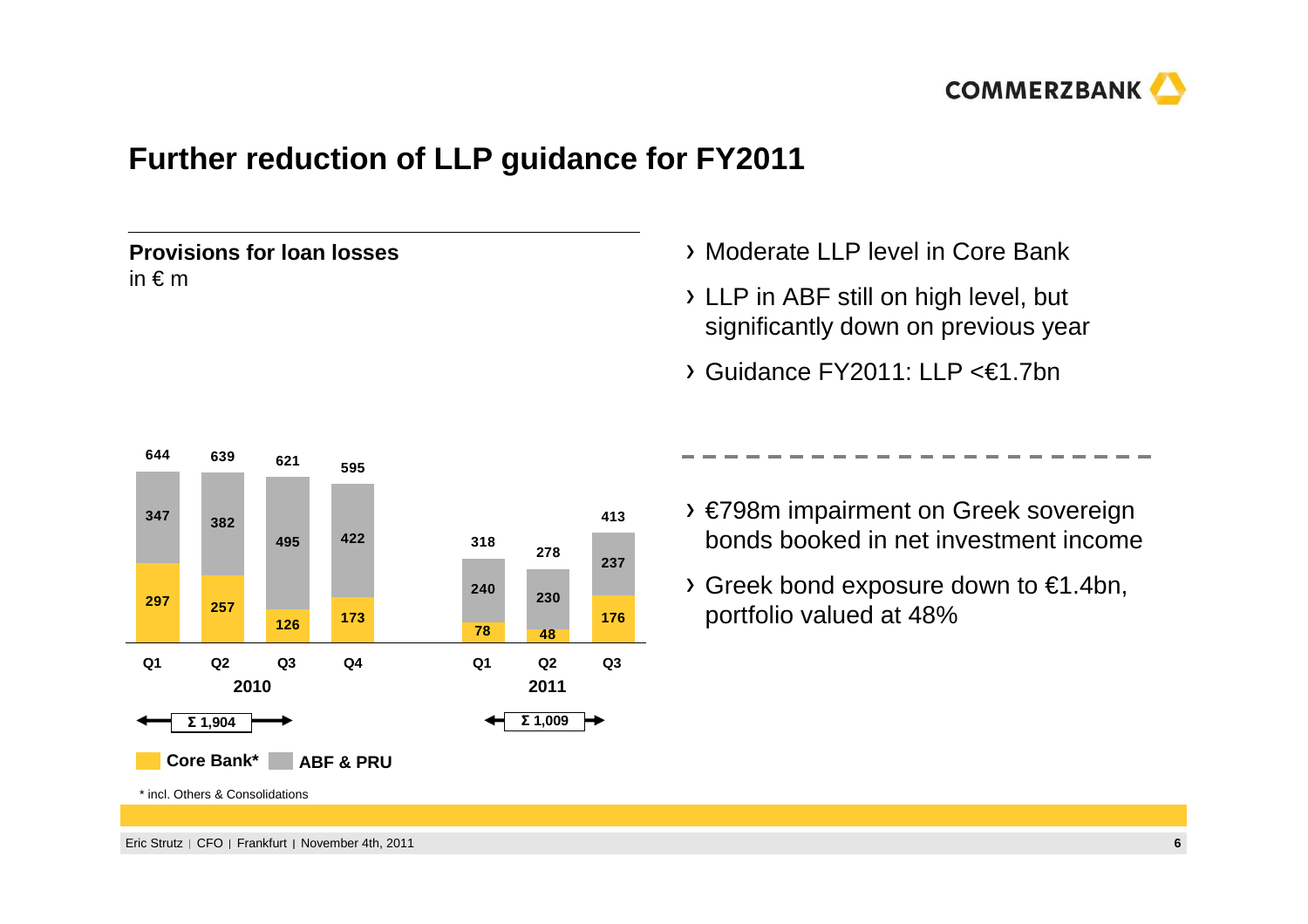

## **Overall cost base flat q-o-q, but down y-o-y by 7%**



- Personnel cost down q-o-q by €23m
- Other expenses up q-o-q by €29m due to accelerated merger of branch pairs
- CIR in Core Bank at 65% (Q3)
- Cost target for Roadmap 2012 confirmed

**Integration charges**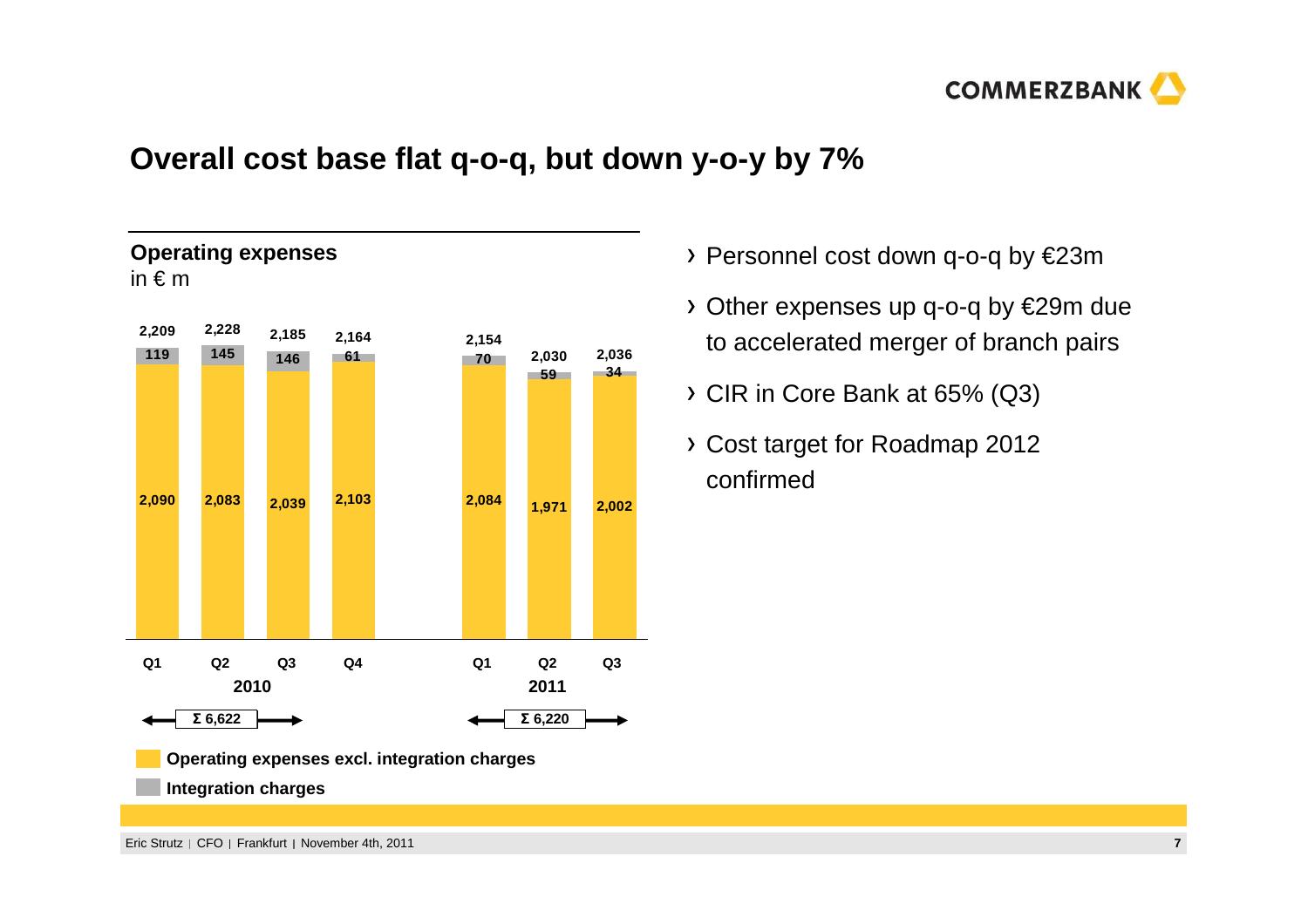

### **Operating profit and Net profit**



- > Impairment on Greek sovereign bonds & PF de-risking
- Operating profit of -€855m in Q3 2011
- Tax benefit of €191m
- Minorities of €23m
- Net profit of -€687m\*
- 9M 2011 EPS of €0,11\*\*
- NAV per share at €3.95\*\*\*

Eric Strutz CFO Frankfurt November 4th, 2011**<sup>8</sup>**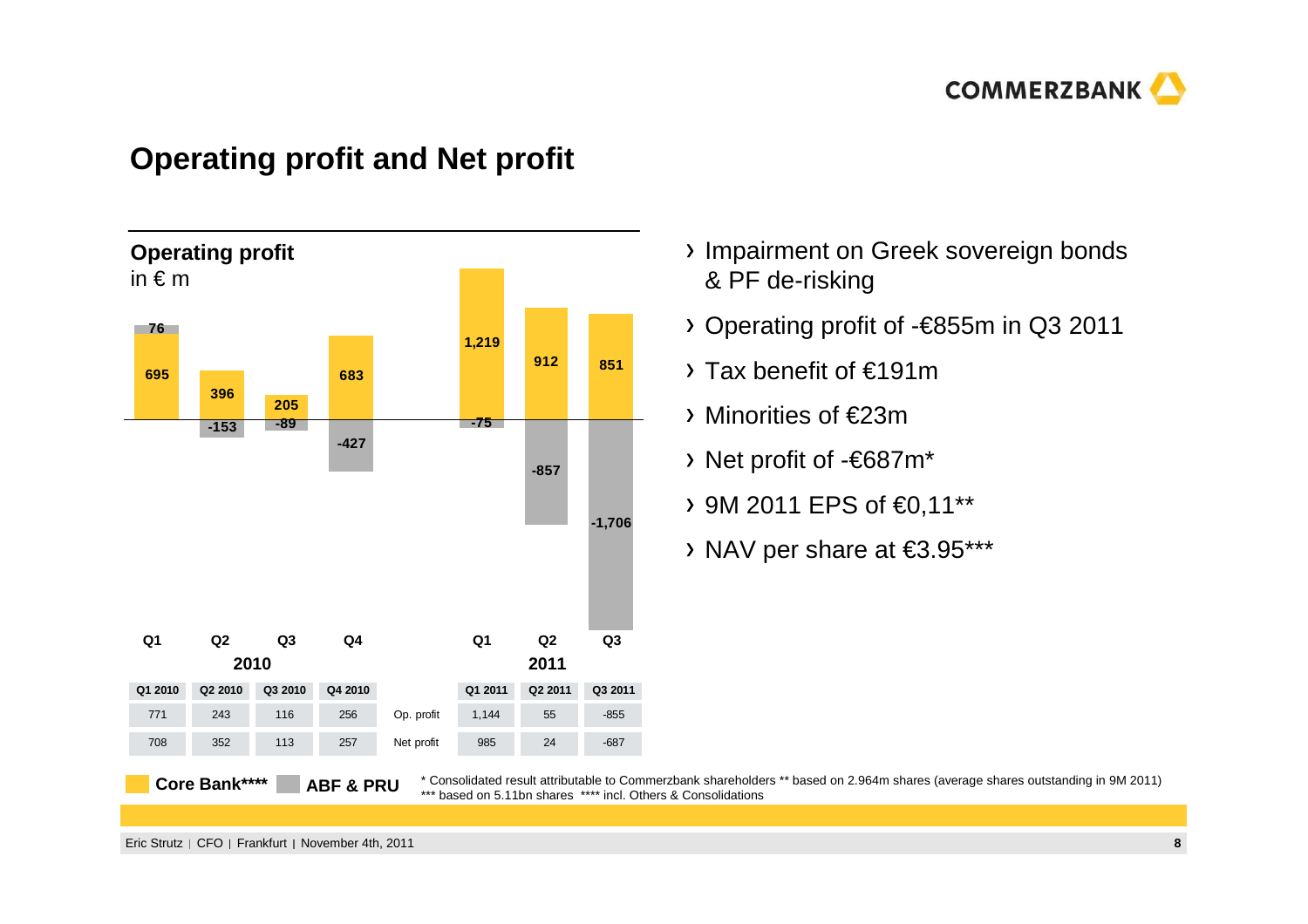

## **Agenda**

| 1              | Group summary                    |
|----------------|----------------------------------|
| $\overline{2}$ | <b>Financial highlights</b>      |
| $\mathbf{3}$   | <b>Results by division</b>       |
| $\overline{4}$ | Balance sheet, capital & funding |
| 5              | Conclusion and outlook           |
| 6              | Appendix                         |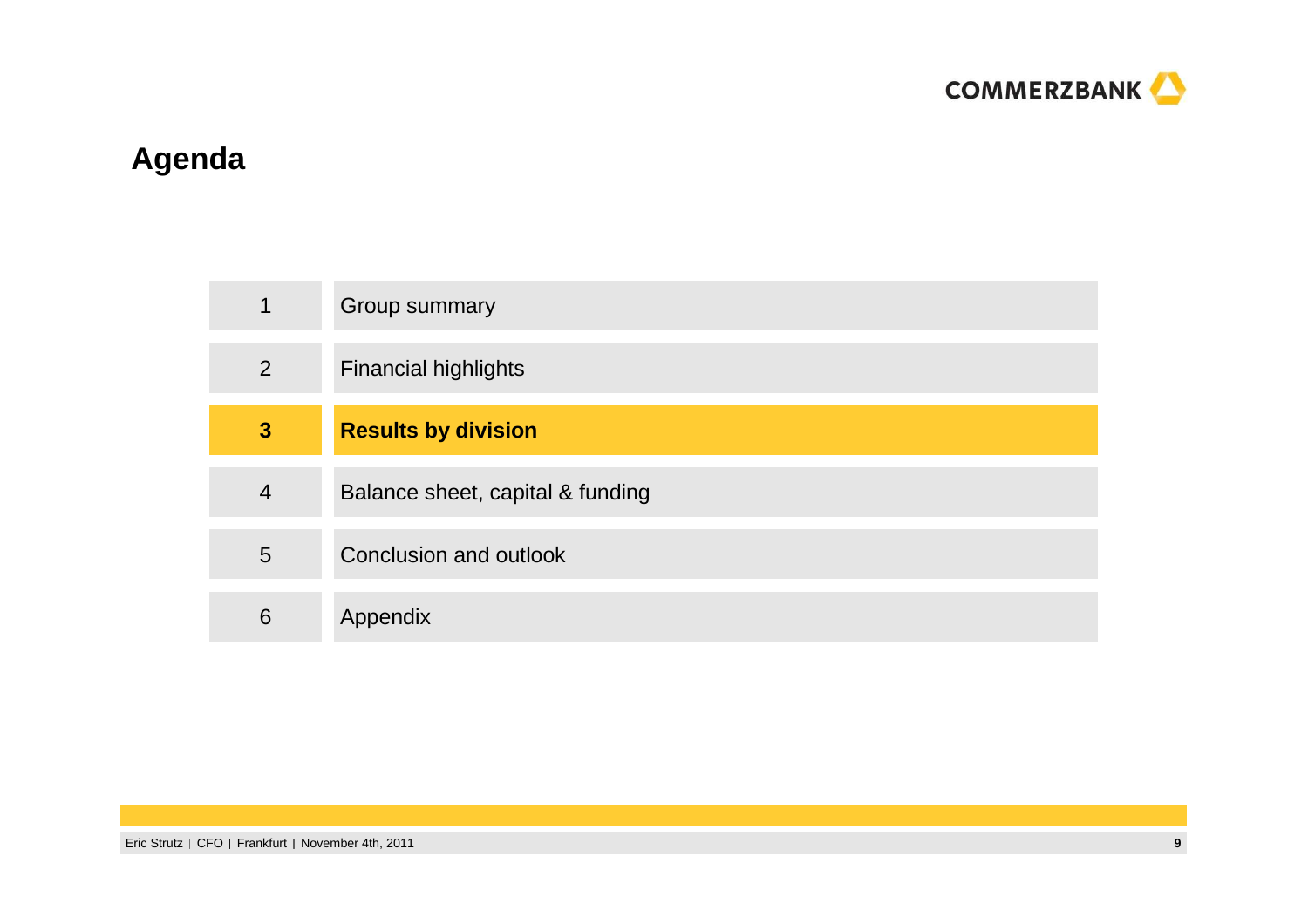

## **Core Bank with significantly improved result**



Eric Strutz CFO Frankfurt November 4th, 2011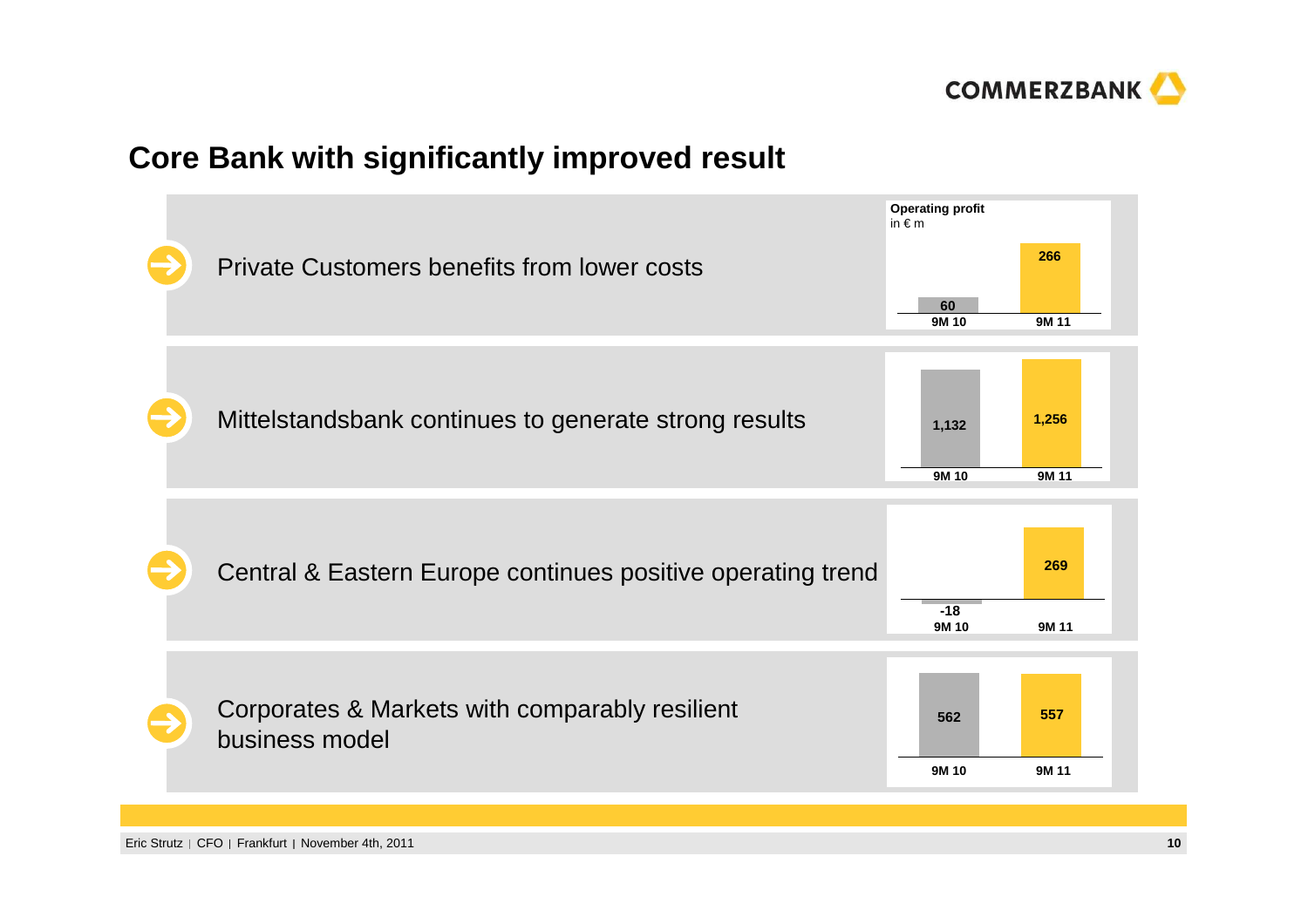

### **Private Customers remains stable despite challenging markets**

**P&L at a glance**



|                                 | Q3 10 | Q2 11 | Q3 11 | 9M 10 | <b>9M11</b> |
|---------------------------------|-------|-------|-------|-------|-------------|
| $\varnothing$ equity ( $\in$ m) | 3.443 | 3,326 | 3,323 | 3,509 | 3,355       |
| Op. RoE (%)                     | 2.8   | 9.5   | 8.5   | 2.3   | 10.6        |
| $CIR$ (%)                       | 90.9  | 88.1  | 89.1  | 91.2  | 87.3        |

| in $\notin$ m           | Q3 10 | Q <sub>2</sub> 11 | Q3 11 | <b>9M 10</b> | <b>9M 11</b> |
|-------------------------|-------|-------------------|-------|--------------|--------------|
| Revenues before LLP     | 963   | 959               | 959   | 2,961        | 2,963        |
| LLP                     | $-64$ | $-35$             | $-34$ | $-200$       | $-110$       |
| Operating expenses      | 875   | 845               | 854   | 2,701        | 2,587        |
| <b>Operating profit</b> | 24    | 79                | 71    | 60           | 266          |
|                         |       |                   |       |              |              |

- › Q3 revenues before LLP stable y-o-y despite client reluctance in securities business
- › LLP reduced y-o-y, remains stable q-o-q
- $\alpha$  Q3 costs 2% lower, further synergies still to come
- › Customer base stable at 11 million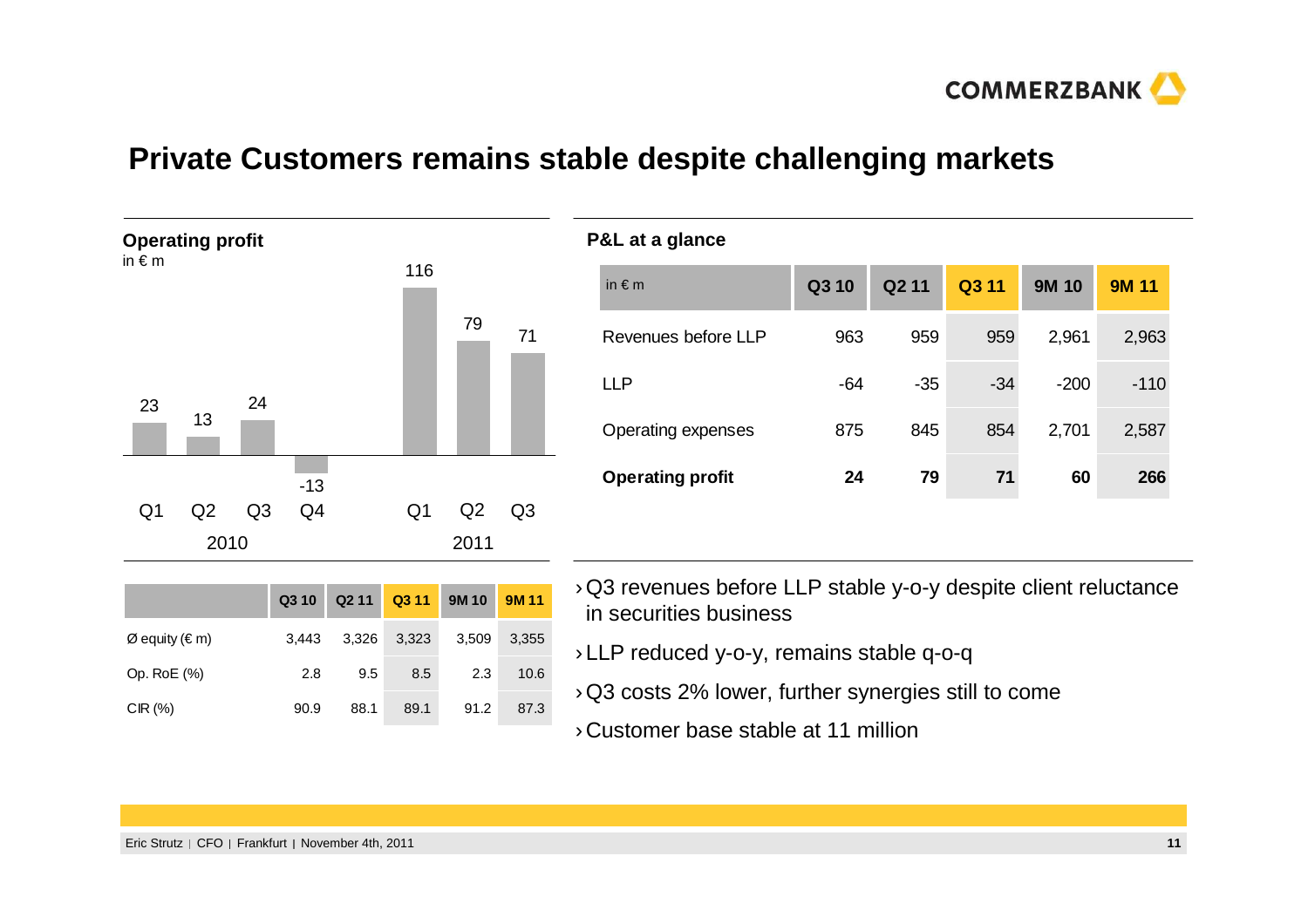

### **Mittelstandsbank continues to generate strong results**



| $1.9 = 91.9$ matrices   |       |                   |       |              |              |
|-------------------------|-------|-------------------|-------|--------------|--------------|
| in $\notin$ m           | Q3 10 | Q <sub>2</sub> 11 | Q3 11 | <b>9M 10</b> | <b>9M 11</b> |
| Revenues before LLP     | 727   | 834               | 783   | 2,389        | 2,421        |
| <b>LLP</b>              | 69    | 25                | $-51$ | $-186$       | $-34$        |
| Operating expenses      | 366   | 361               | 388   | 1,071        | 1,131        |
| <b>Operating profit</b> | 430   | 498               | 344   | 1,132        | 1,256        |
|                         |       |                   |       |              |              |

| $\rightarrow$ Q3 revenues before LLP increased by 8% y-o-y mainly due to |  |  |
|--------------------------------------------------------------------------|--|--|
|--------------------------------------------------------------------------|--|--|

- higher net interest income (margins remains on high levels)
- improved fee business (mainly international trade business)

 $\rightarrow$  Q3 LLP still on a moderate level

| $Ø$ equity (€ m) | 5.680 |      | 5.096 5.257 | 5.542 | 5,263 |
|------------------|-------|------|-------------|-------|-------|
| Op. RoE (%)      | 30.3  | 39.1 | 26.2        | 27.2  | 31.8  |
| CIR(%)           | 50.3  | 43.3 | 49.6        | 44.8  | 46.7  |

**Q3 10 Q2 11 Q3 11 9M 10 9M 11**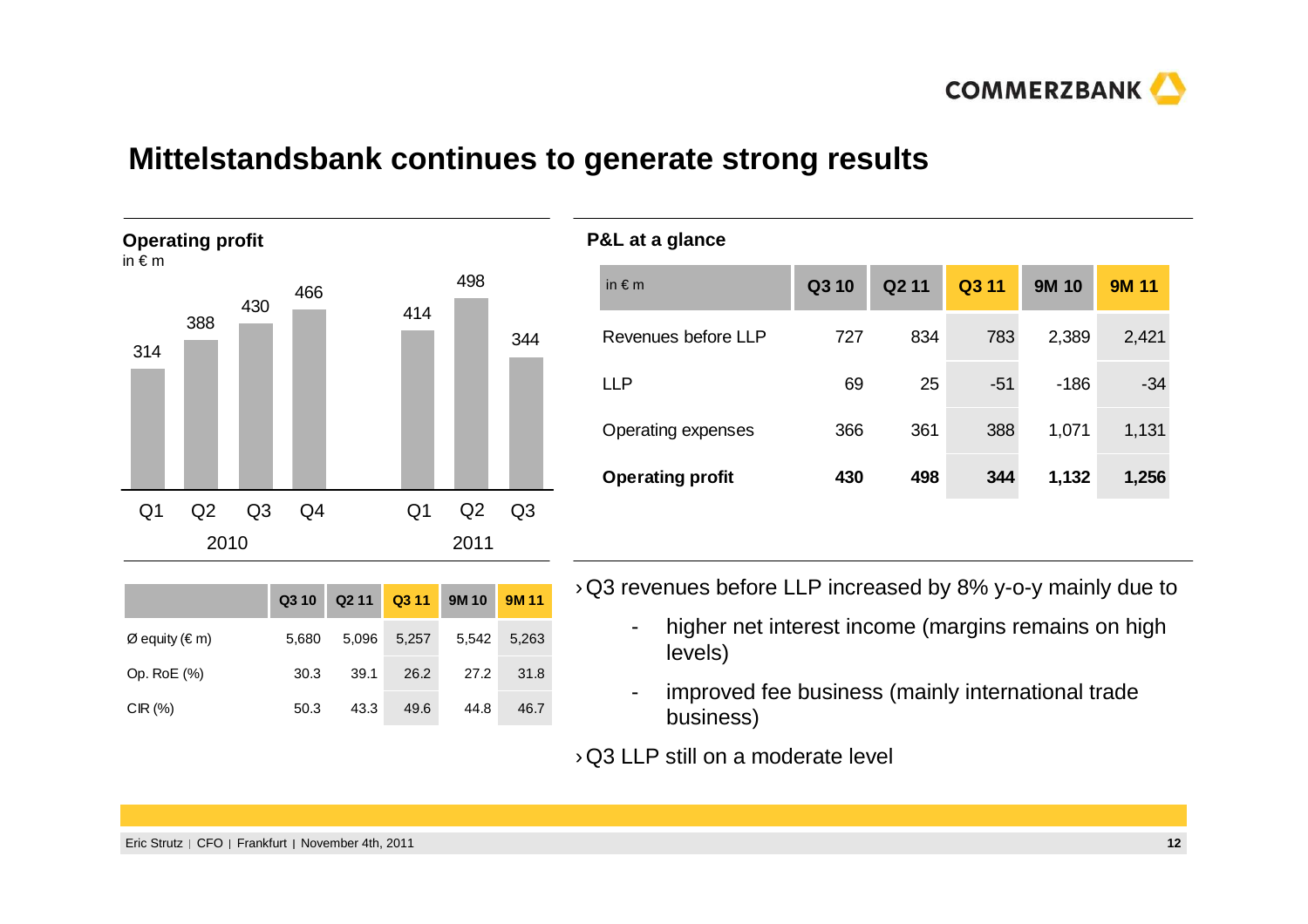

### **Central & Eastern Europe continues positive revenue growth**

**P&L at a glance**



|                  | Q3 10  | Q2 11 Q3 11 9M 10 |                 |        | <b>9M11</b> |
|------------------|--------|-------------------|-----------------|--------|-------------|
| $Ø$ equity (€ m) | 1.674  |                   | $1,710$ $1,748$ | 1,623  | 1,714       |
| Op. RoE (%)      | $-7.4$ | 23.2              | 21.0            | $-1.5$ | 20.9        |
| CIR $(%)$        | 61.4   | 58.5              | 53.6            | 59.1   | 56.3        |

| $1.9 - 0.09$            |       |       |       |              |              |  |  |
|-------------------------|-------|-------|-------|--------------|--------------|--|--|
| in $\notin$ m           | Q3 10 | Q2 11 | Q3 11 | <b>9M 10</b> | <b>9M 11</b> |  |  |
| Revenues before LLP     | 249   | 253   | 267   | 722          | 772          |  |  |
| <b>LLP</b>              | -127  | -6    | $-32$ | $-313$       | $-68$        |  |  |
| Operating expenses      | 153   | 148   | 143   | 427          | 435          |  |  |
| <b>Operating profit</b> | -31   | 99    | 92    | $-18$        | 269          |  |  |
|                         |       |       |       |              |              |  |  |

› Revenue before LLPs increased by 7% y-o-y

- BRE especially strong

- Significantly decreased LLP at Bank Forum
- $\rightarrow$  Stable cost base despite customer growth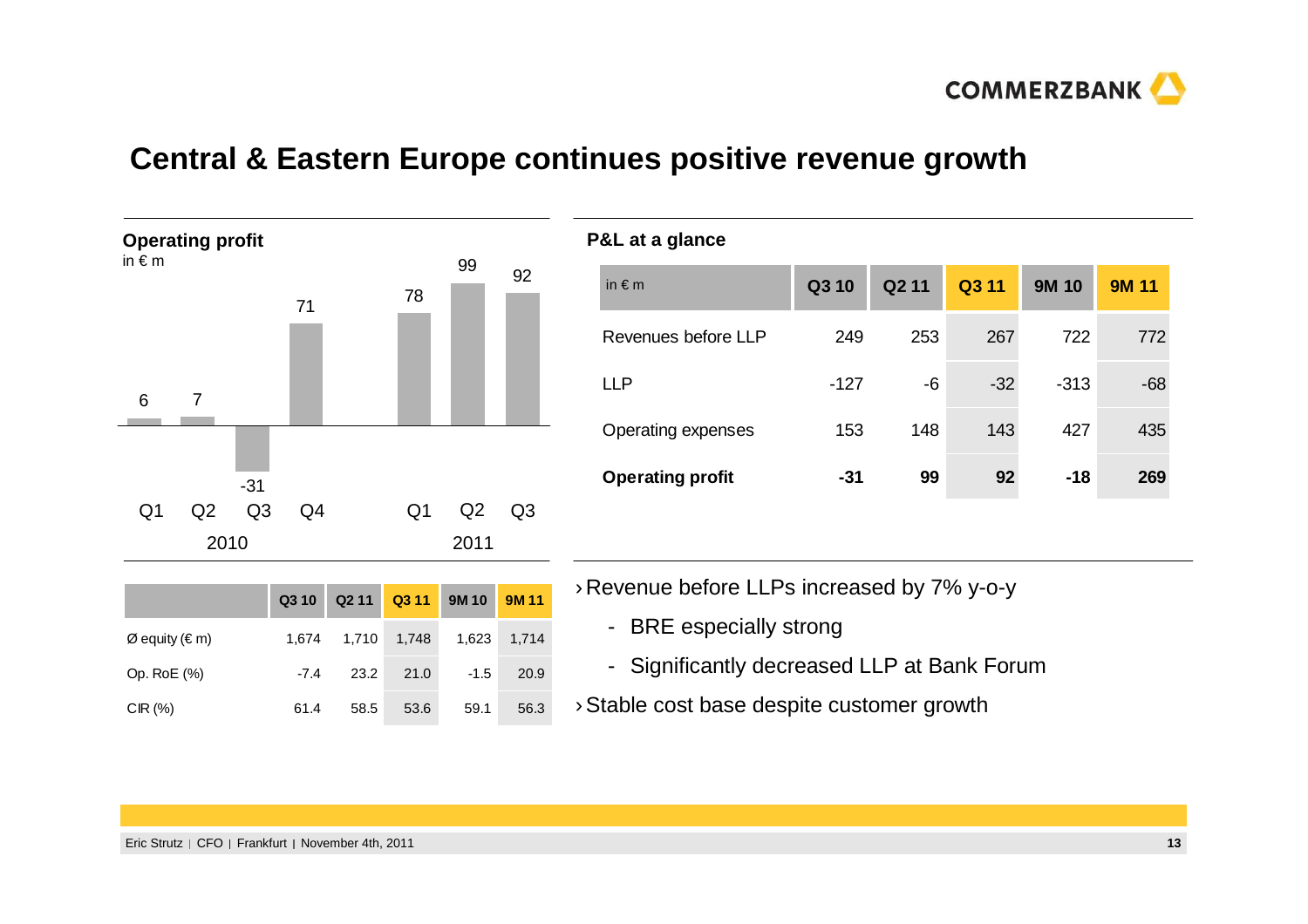

**COMMERZBANK** 

## **C&M with comparably resilient business model in difficult markets**

**P&L at a glance**



| in $\notin$ m           | Q3 10 | Q <sub>2</sub> 11 | Q3 11 | <b>9M 10</b> | <b>9M 11</b> |
|-------------------------|-------|-------------------|-------|--------------|--------------|
| Revenues before LLP     | 566   | 711               | 447   | 1,794        | 1,837        |
| <b>LLP</b>              | -6    | -31               | $-59$ | 13           | $-90$        |
| Operating expenses      | 439   | 398               | 353   | 1,245        | 1,190        |
| <b>Operating profit</b> | 121   | 282               | 35    | 562          | 557          |
|                         |       |                   |       |              |              |

|                  | Q3 10 | Q <sub>2</sub> 11 | Q3 11 | 9M 10 | <b>9M11</b> |
|------------------|-------|-------------------|-------|-------|-------------|
| $Ø$ equity (€ m) | 3.839 | 3,113             | 2,872 | 3,837 | 3,149       |
| Op. RoE (%)      | 12.6  | 36.2              | 4.9   | 19.5  | 23.6        |
| CIR(%)           | 77.6  | 56.0              | 79.0  | 69.4  | 64.8        |

- › Lower customer turnover due to severe market conditionsin traditionally weaker Q3
- $\rightarrow$  Trading income supported by valuation of own credit spread
- $\rightarrow$  LLPs slightly up
- › Operating Expenses reduced by 20% y-o-y
- › RWA reduced in anticipation of Basel 2.5 resulting in lower allocated equity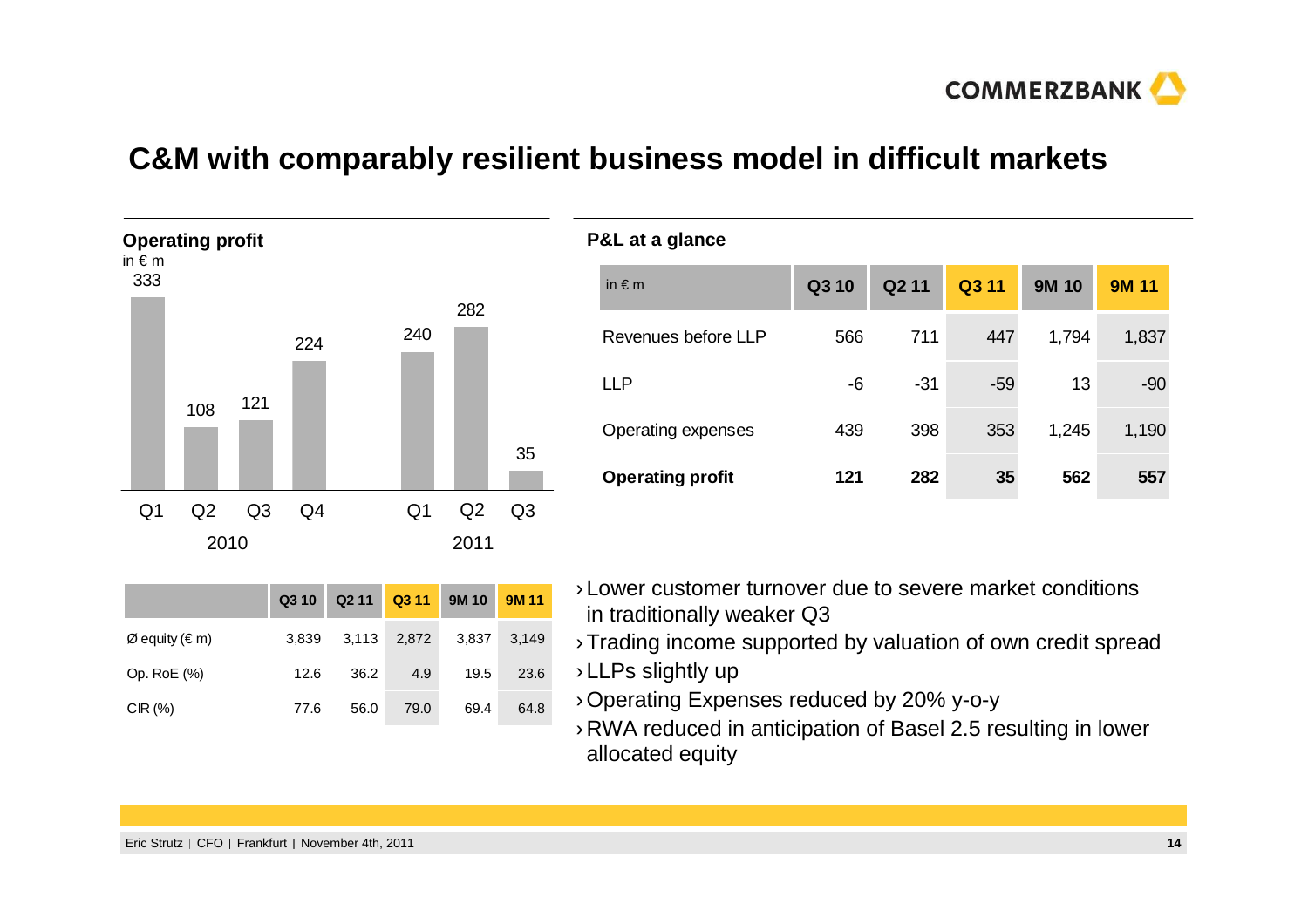

## **Corporates & Markets divisional split**



#### **Equity Markets and Commodities - Operating Revenues\* incl. LLP**





- $\scriptstyle\rm\prime$  Lower primary market activities of customers in Q3
- › DCM and ECM reduced, but healthy pipeline remains intact once market re-opens
- $\rightarrow$  YTD 9M 2011 benefiting from exceptional large transactions in Q2

- › Market turbulence in equity and commodity markets restrained client activity in traditionally slow third quarter
- $\rightarrow$  Successful launch of CFD Retail platform in Germany
- › Revenues impacted by Own Credit Spread valuation
- › Underlying revenues at a stable level despite generally difficult market conditions for fixed income
- $\alpha$  Continued strength of the underlying client franchise as well as strong risk management capabilities
- › Active resource management (e.g. balance sheet andcapital usage) in place given new regulatory environment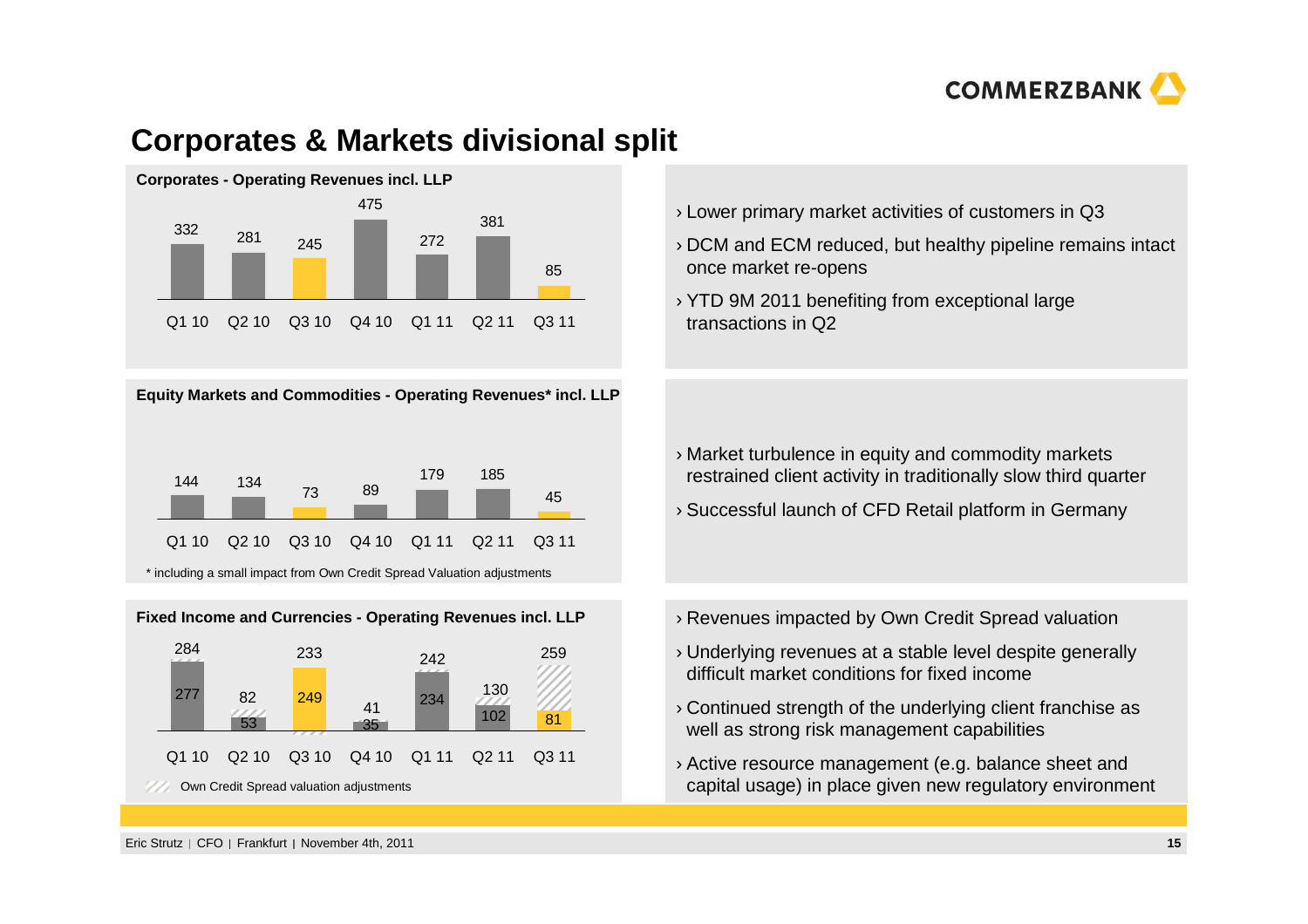## **Others & Consolidation**



#### **P&L at a glance**

| in $\notin$ m             | Q310   | Q <sub>2</sub> 11 | Q3 11 | <b>9M 10</b> | <b>9M 11</b> |
|---------------------------|--------|-------------------|-------|--------------|--------------|
| Revenues before LLP       | $-164$ | 73                | 447   | 206          | 1,015        |
| LLP                       | 2      | -1                | 0     | 6            | 0            |
| <b>Operating expenses</b> | 177    | 118               | 138   | 652          | 381          |
| <b>Operating profit</b>   | $-339$ | $-46$             | 309   | $-440$       | 634          |
|                           |        |                   |       |              |              |

› Treasury benefits from refinement of valuation models on economic hedges on interest rates

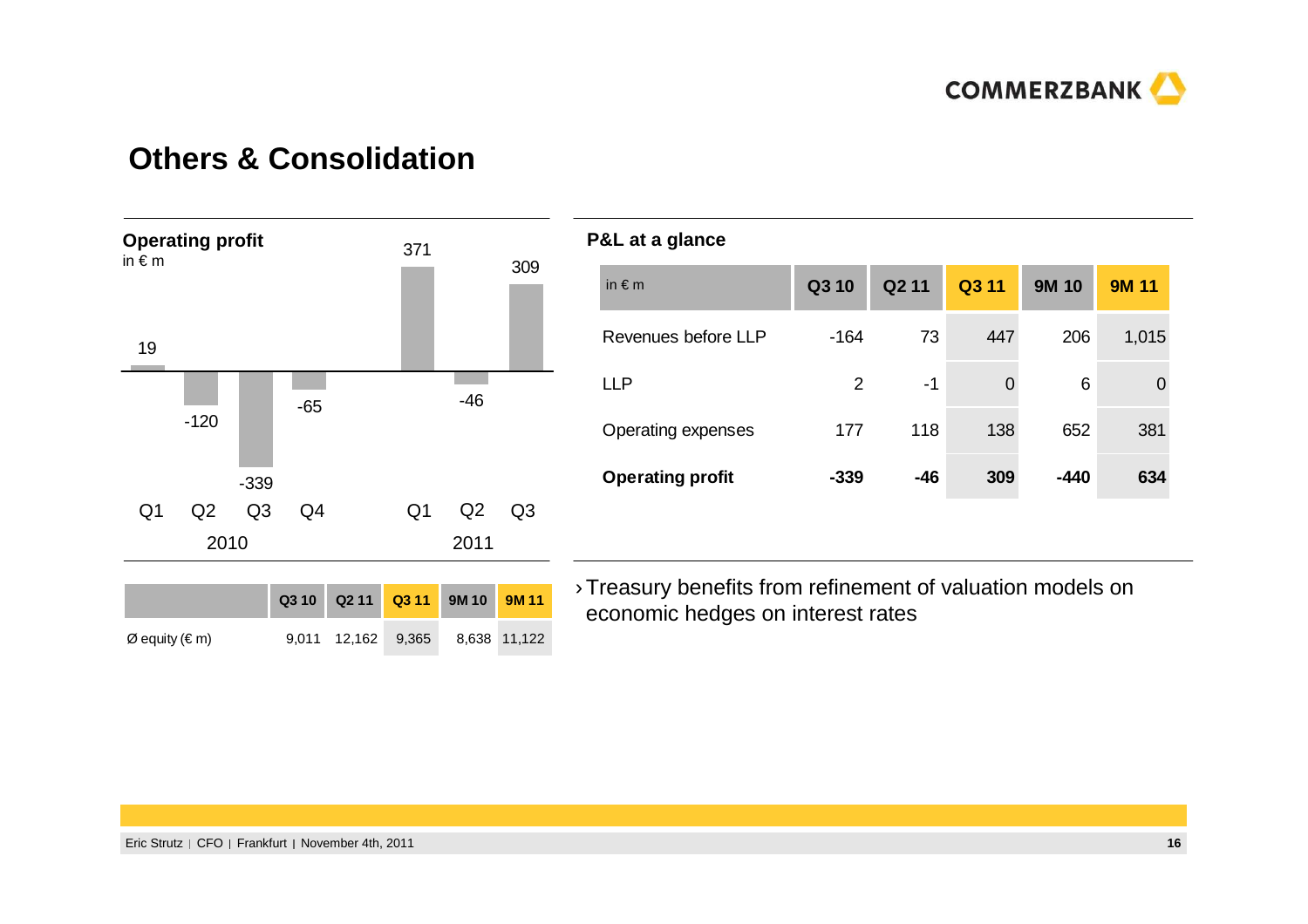

### **ABF & PRU**

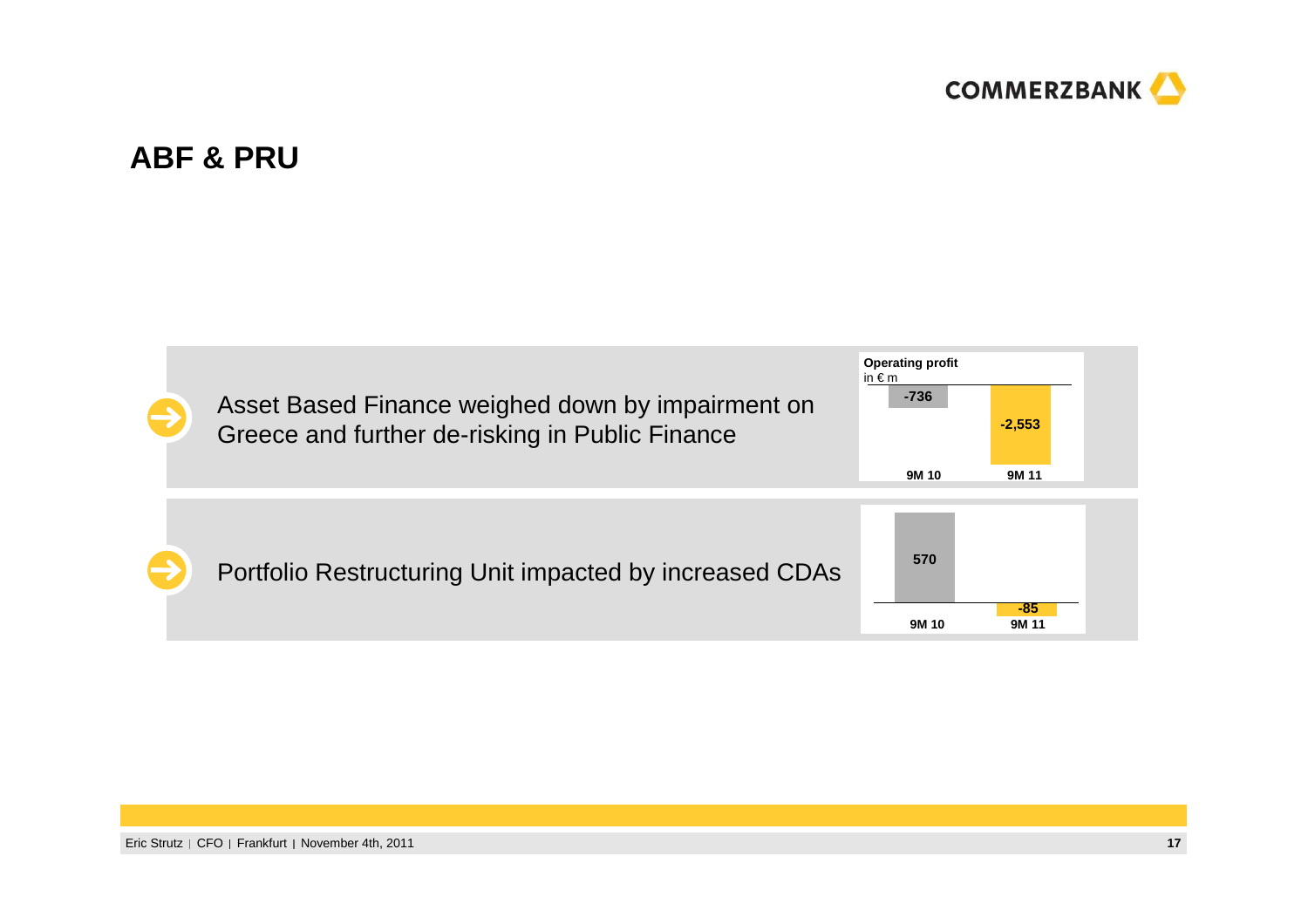

## **Asset Based Finance weighed down by impairment on Greece and further de-risking in Public Finance**

**P&L at a glance**



|                  | Q3 10   |         | Q2 11 Q3 11 9M 10 |         | <b>9M11</b> |
|------------------|---------|---------|-------------------|---------|-------------|
| $Ø$ equity (€ m) | 6.440   |         | 5,195 5,415       | 6,425   | 5.407       |
| Op. RoE (%)      | $-25.0$ | $-70.9$ | $-110.4$          | $-15.3$ | $-63.0$     |
| CIR(%)           | 61.5    | n/a     | n/a               | 50.4    | n/a         |

| in $\notin$ m           | Q3 10  | Q <sub>2</sub> 11 | Q3 11    | <b>9M 10</b> | <b>9M 11</b> |
|-------------------------|--------|-------------------|----------|--------------|--------------|
| Revenues before LLP     | 234    | -544              | $-1,097$ | 879          | $-1,384$     |
| <b>LLP</b>              | -493   | $-233$            | $-254$   | $-1,172$     | $-728$       |
| Operating expenses      | 144    | 144               | 143      | 443          | 441          |
| <b>Operating profit</b> | $-403$ | $-921$            | $-1,494$ | $-736$       | $-2,553$     |

› Revenues before LLP down q-o-q due to:

- Lower NII resulting from asset reduction
- Impairment on Greek sovereign bonds of €798m
- Realized losses from the sale of PF assets
- Value adjustment on equity position

› Risk provisions down y-o-y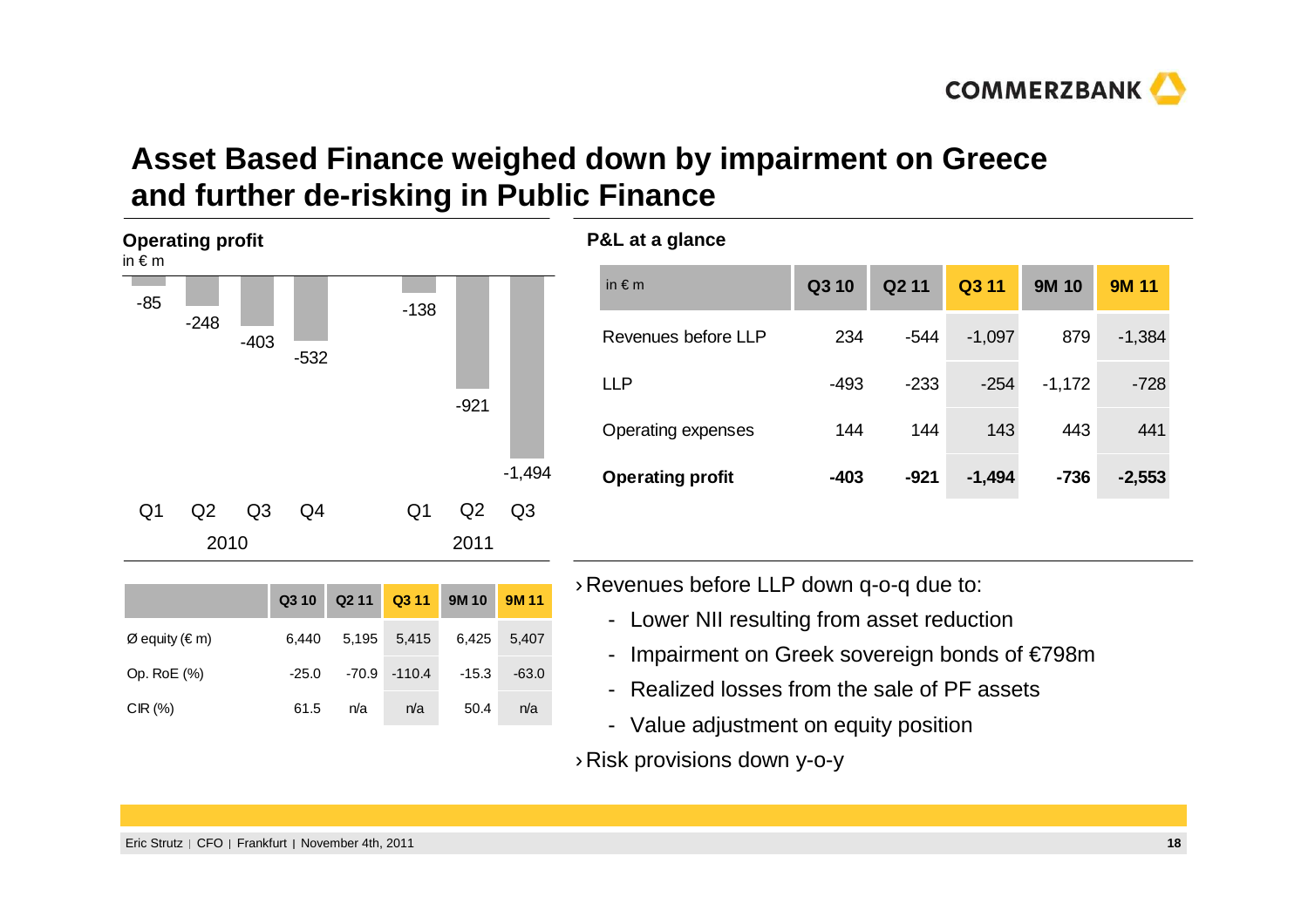

## **Portfolio reduction in Asset Based Finance**



**CRE portfolio development (EaD in € bn)<sup>2</sup>**



- › Overall GIIPS sovereign exposure reduced by >20% within 9M
- $\Theta$  Greek bond exposure halved given impairments

#### **GIIPS sovereign exposure (EaD<sup>1</sup>)**

| in $\notin$ bn | <b>Dec 10</b> | <b>Mar 11</b> | <b>Jun 11</b> | Sep 11 |
|----------------|---------------|---------------|---------------|--------|
| Greece         | 3.0           | 2.9           | 2.2           | 1.4    |
| Ireland        | 0.0           | 0.0           | 0.0           | 0.0    |
| Italy          | 9.7           | 9.4           | 8.7           | 7.9    |
| Portugal       | 0.9           | 0.9           | 0.9           | 0.9    |
| Spain          | 3.1           | 3.0           | 2.9           | 2.8    |
| Total          | 16.7          | 16.2          | 14.7          | 13.0   |

1) incl. PF portfolios of EH and EEPK; incl. non impaired parts of Greek bonds in LaR and AfS 2) excl. default portfolio

Eric Strutz CFO Frankfurt November 4th, 2011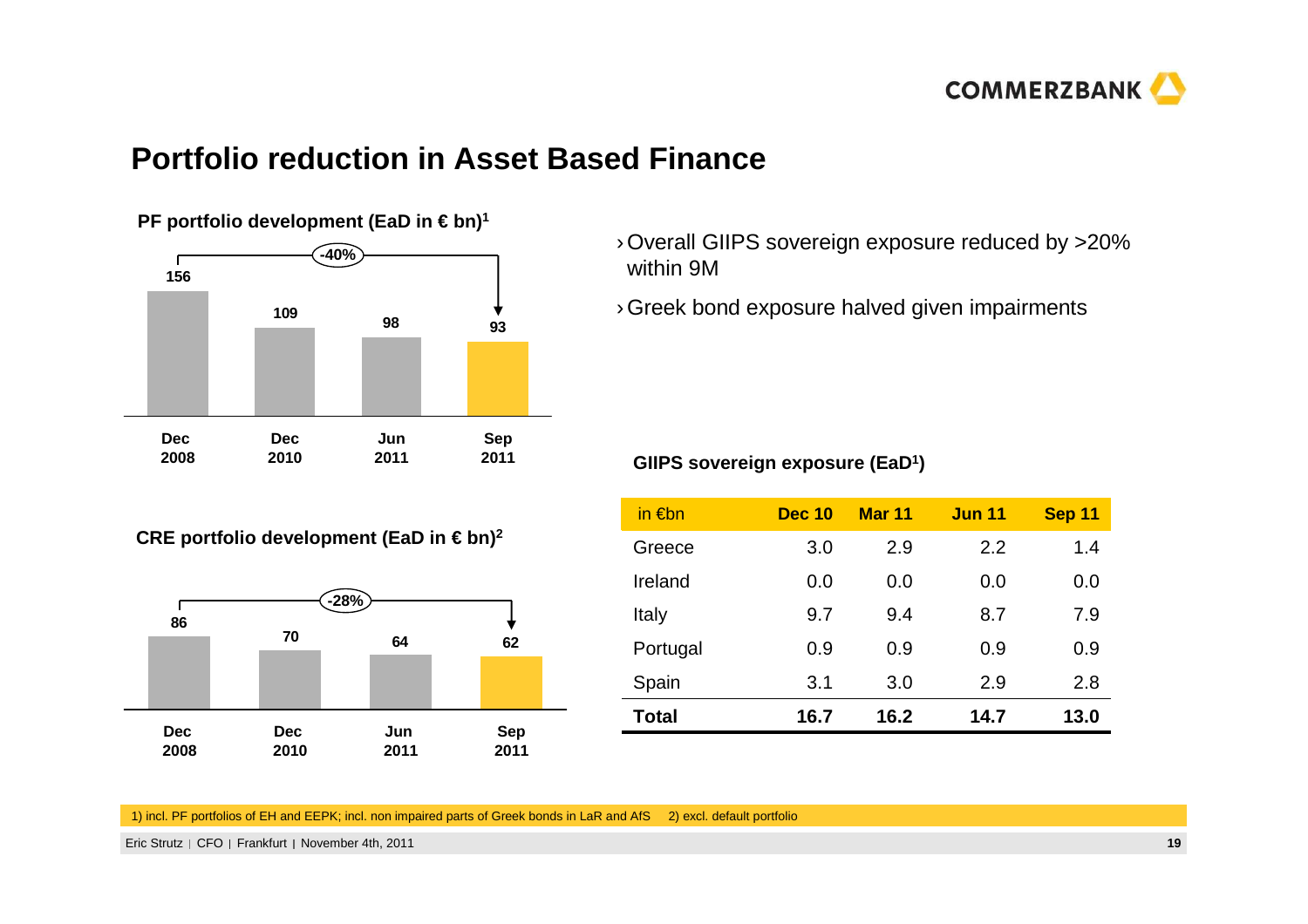

## **Portfolio Restructuring Unit impacted by increased CDAs**

**P&L at a glance**



|                  | Q3 10 | Q211 | Q3 11    | 9M 10 | <b>9M11</b> |
|------------------|-------|------|----------|-------|-------------|
| $Ø$ equity (€ m) | 1,136 | 938  | 807      | 1.250 | 906         |
| Op. RoE (%)      | 110.6 | 27.3 | $-105.0$ | 60.8  | $-12.5$     |
| CIR(%)           | 8.9   | 20.8 | n/a      | 11.8  | n/a         |

| ັ                       |       |       |        |              |              |
|-------------------------|-------|-------|--------|--------------|--------------|
| in $\notin$ m           | Q3 10 | Q2 11 | Q3 11  | <b>9M 10</b> | <b>9M 11</b> |
| Revenues before LLP     | 347   | 77    | $-212$ | 705          | $-51$        |
| <b>LLP</b>              | $-2$  | 3     | 17     | $-52$        | 21           |
| Operating expenses      | 31    | 16    | 17     | 83           | 55           |
| <b>Operating profit</b> | 314   | 64    | $-212$ | 570          | $-85$        |
|                         |       |       |        |              |              |

- › Q3 revenues were driven by increased CDAs primarily on interest rate hedges and other trading reserves (-€205m)
- › P&L impact of Structured Credit was immaterial as gains and losses within the portfolio were largely offset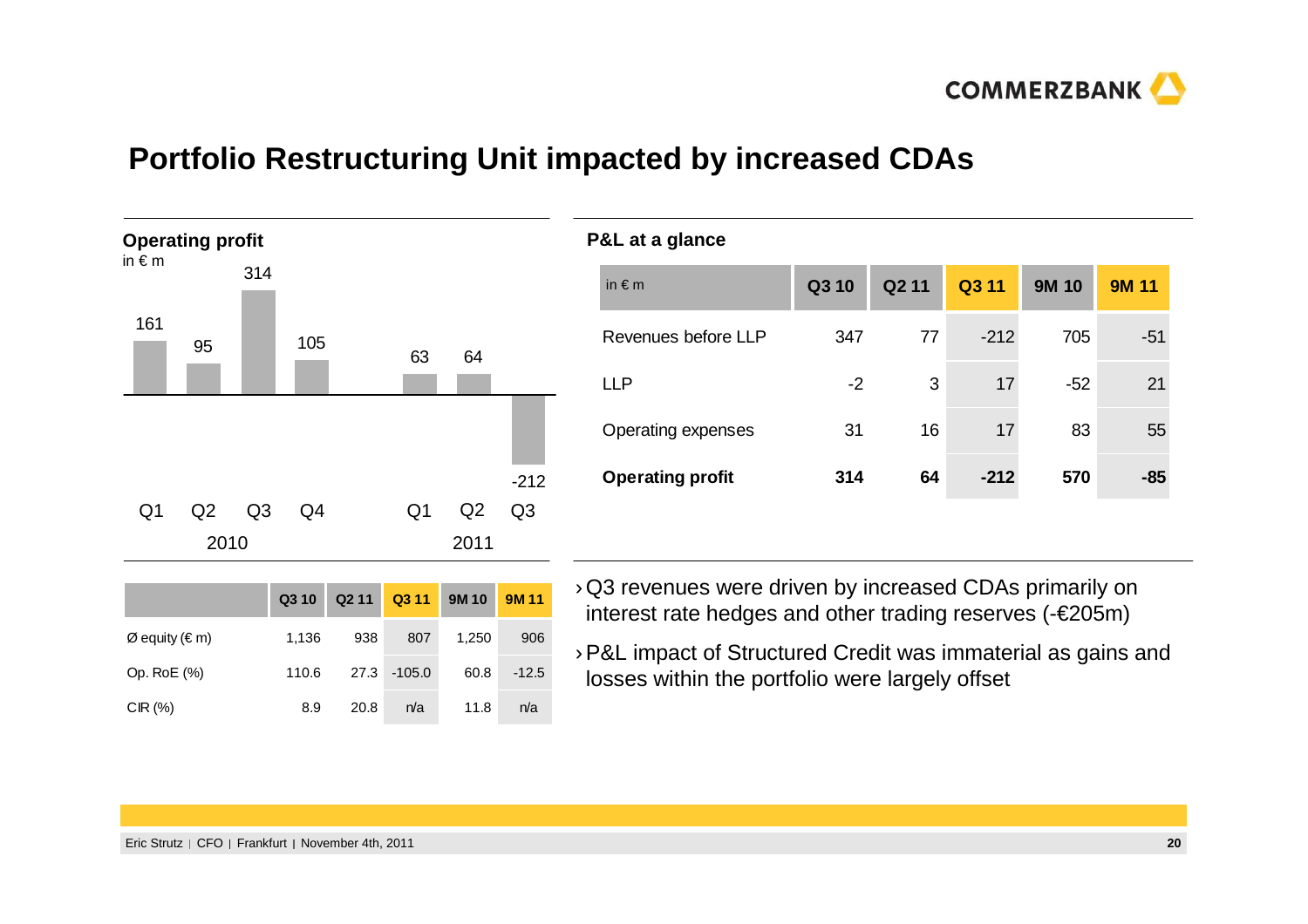

## **Agenda**

| $\mathbf 1$    | Group summary                               |
|----------------|---------------------------------------------|
| $\overline{2}$ | <b>Financial highlights</b>                 |
| 3              | Results by division                         |
|                |                                             |
| 4              | <b>Balance sheet, capital &amp; funding</b> |
| 5              | <b>Conclusion and Outlook</b>               |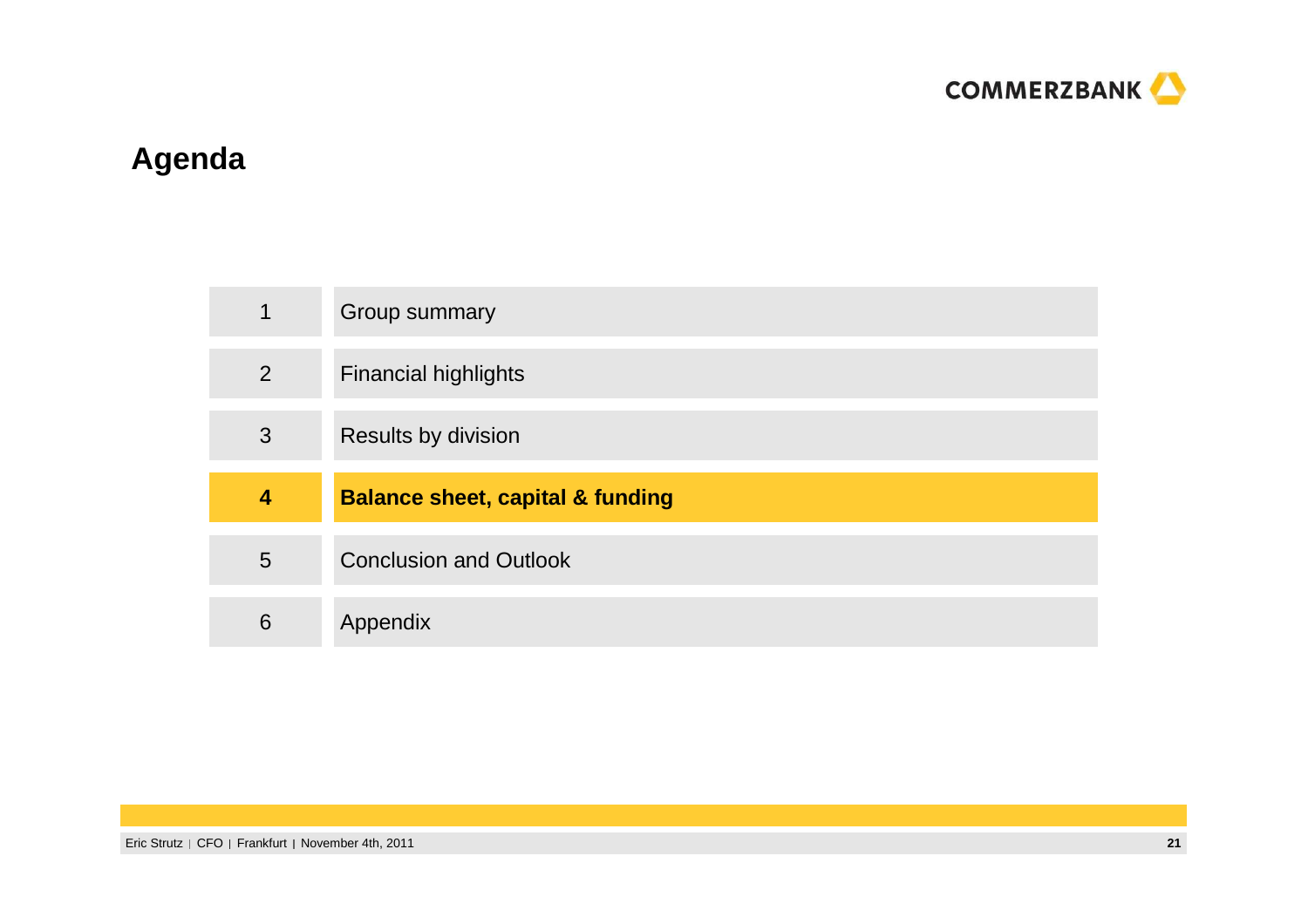

### **M-t-m effects drives B/S increase q-o-q**

#### **Total Assets**

#### in € bn

 Increase since June mainly due to m-t-m effects in derivatives

#### **RWA**

#### in € bn

> Ongoing active management in reducing RWA

#### **Core Tier 1 and Tier 1 ratio**

- in %
- Equity T1 ratio per Sep 2011 at 8.6%



**Sep 2010 Sep 2011Dec 2010**



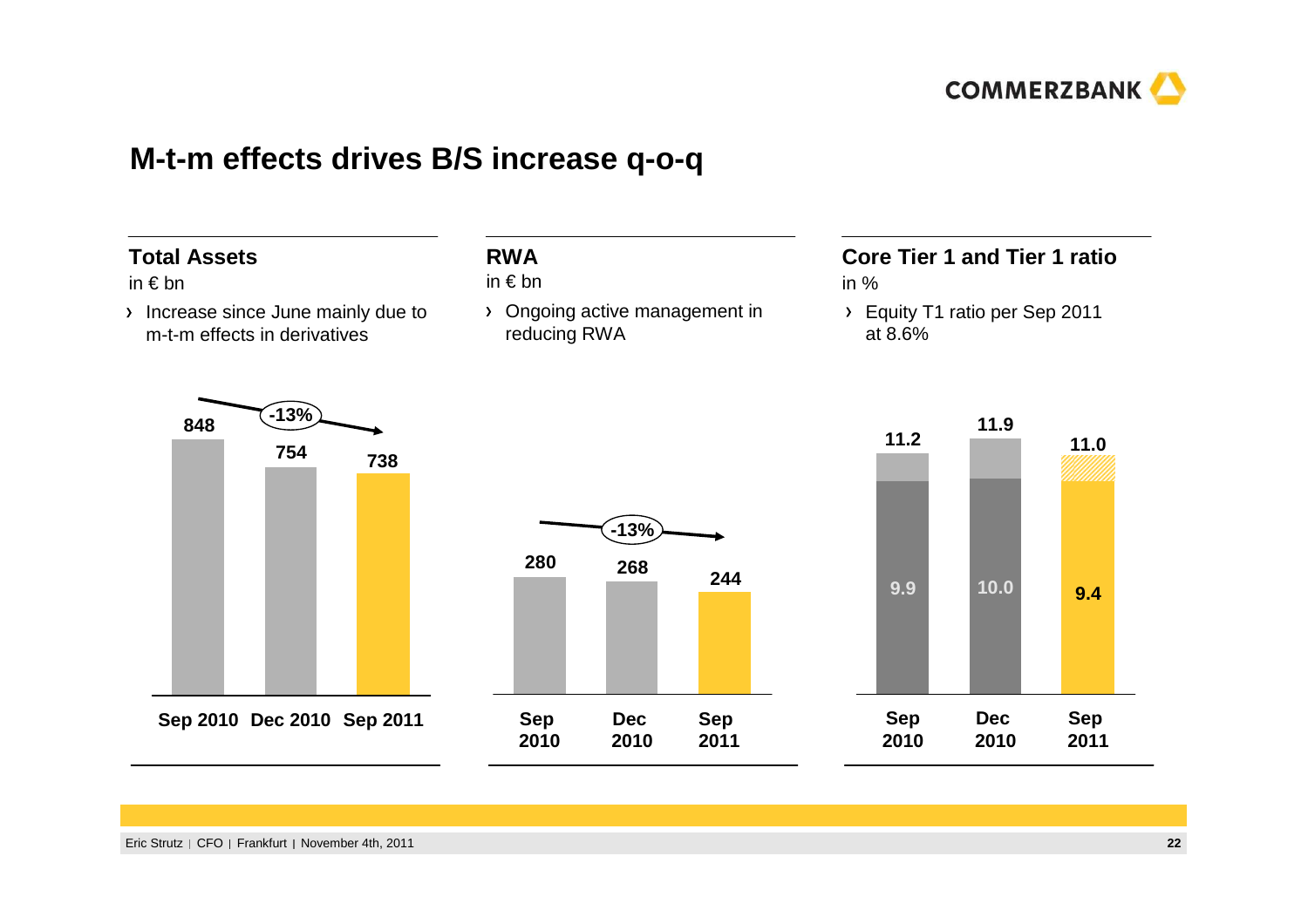

## **Impact of Basel III compensated by active management –base case\* RWA target <€265bn**



\* subject to measurements further to the recent EBA capital exercise and additional regulatory requirements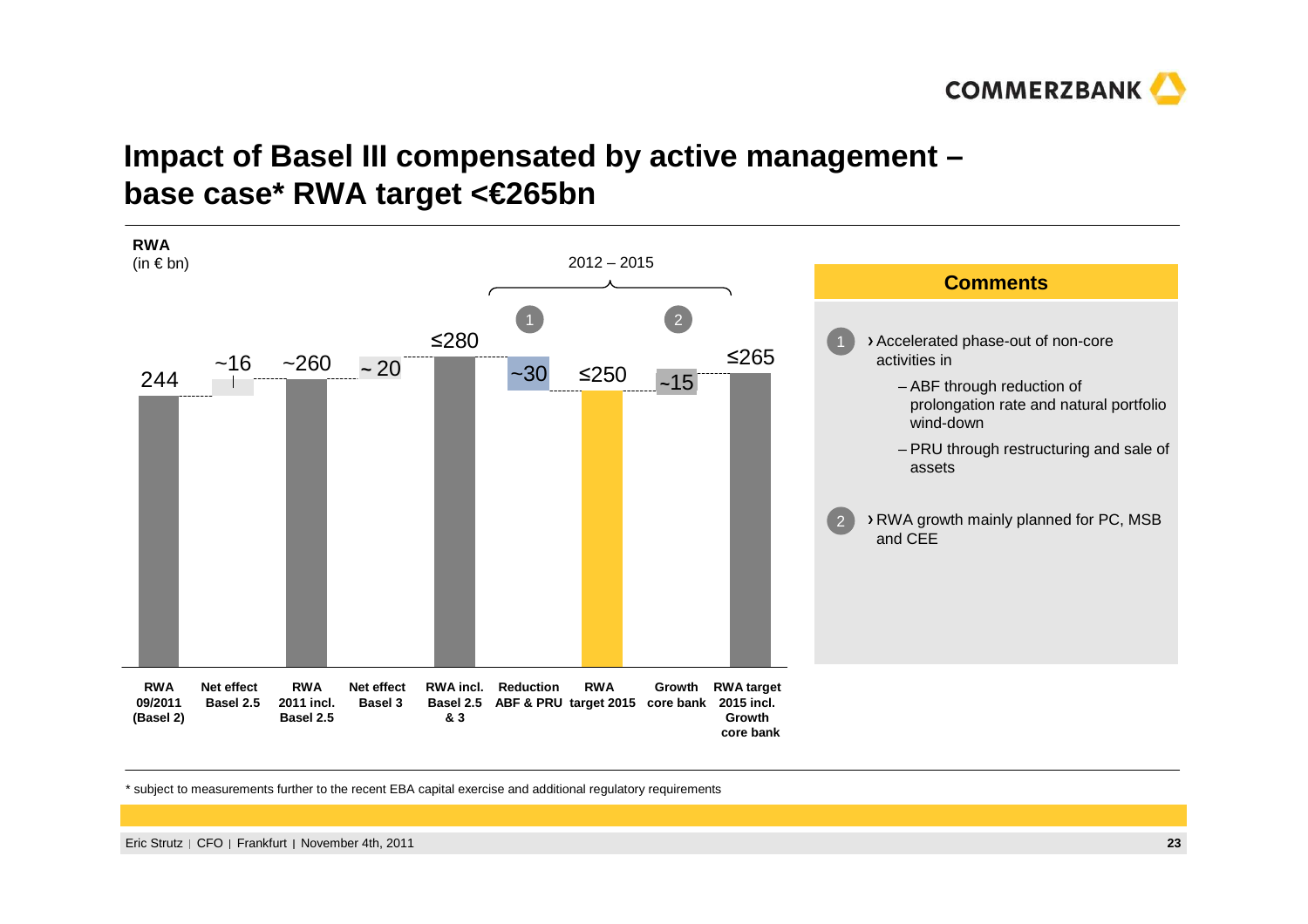

## **Broad range of measures to meet capital requirements of the EU summit**



1) The EBA details the EU measures to restore confidence in the banking sector, published Ocotber 26<sup>th</sup>, 2011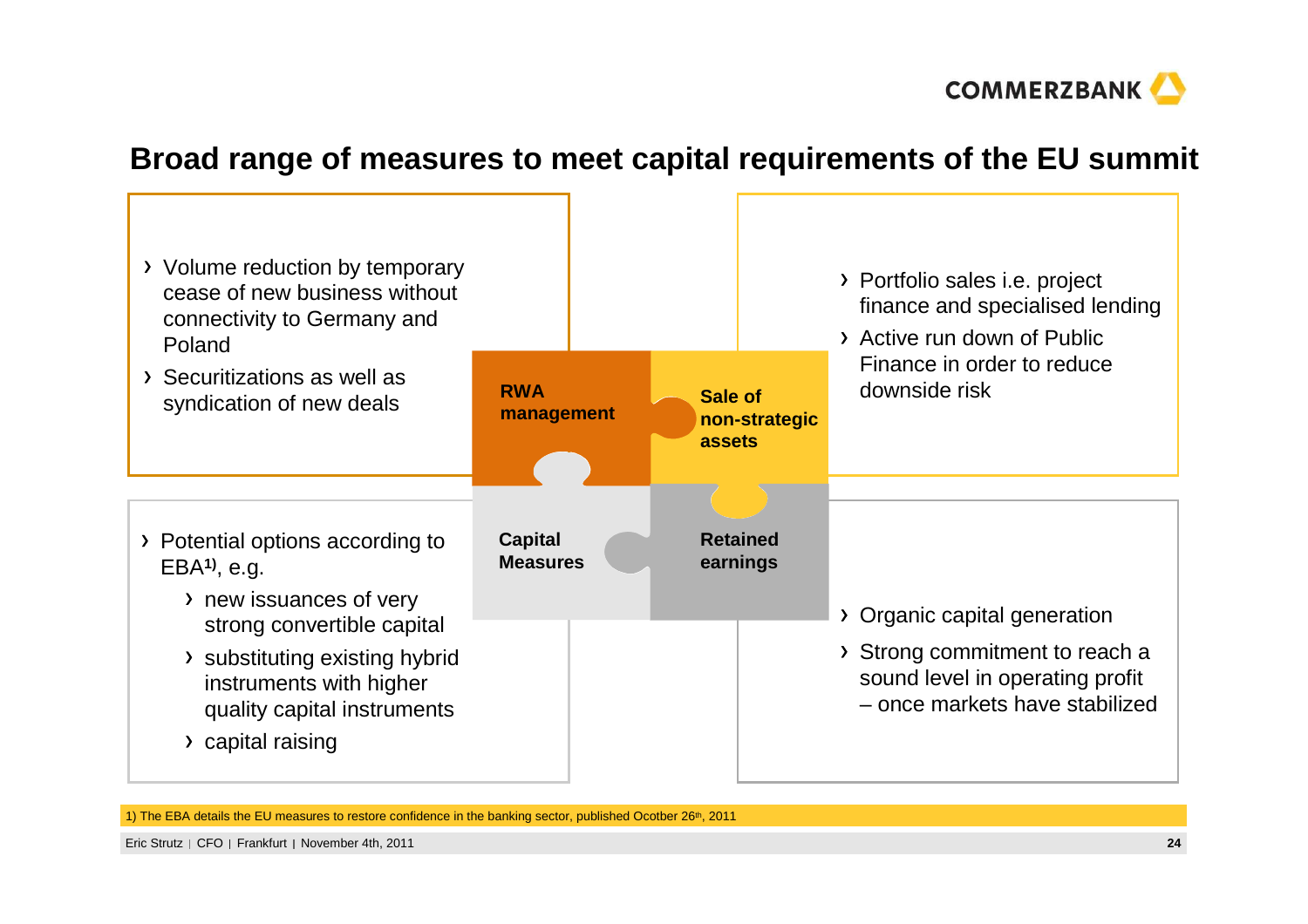

## **Funding need until end 2012 in a range of €6–8 bn**

**Funding plan 2012**in € bn



**Covered Bonds Unsecured Funding**

**\* 2011 funding exceeding upper end of plan (€10-12bn)**

- Due to continued balance sheet reduction maturing capital markets liabilities will not have to be fully replaced in 2012
- Unsecured funding needs will be covered via private placements into Commerzbank'sfranchise
- Further funding opportunities in 2011 will be used to cover 2012 funding plan
- Funding need from 2013 onwards expected to go down further

Eric Strutz CFO Frankfurt November 4th, 2011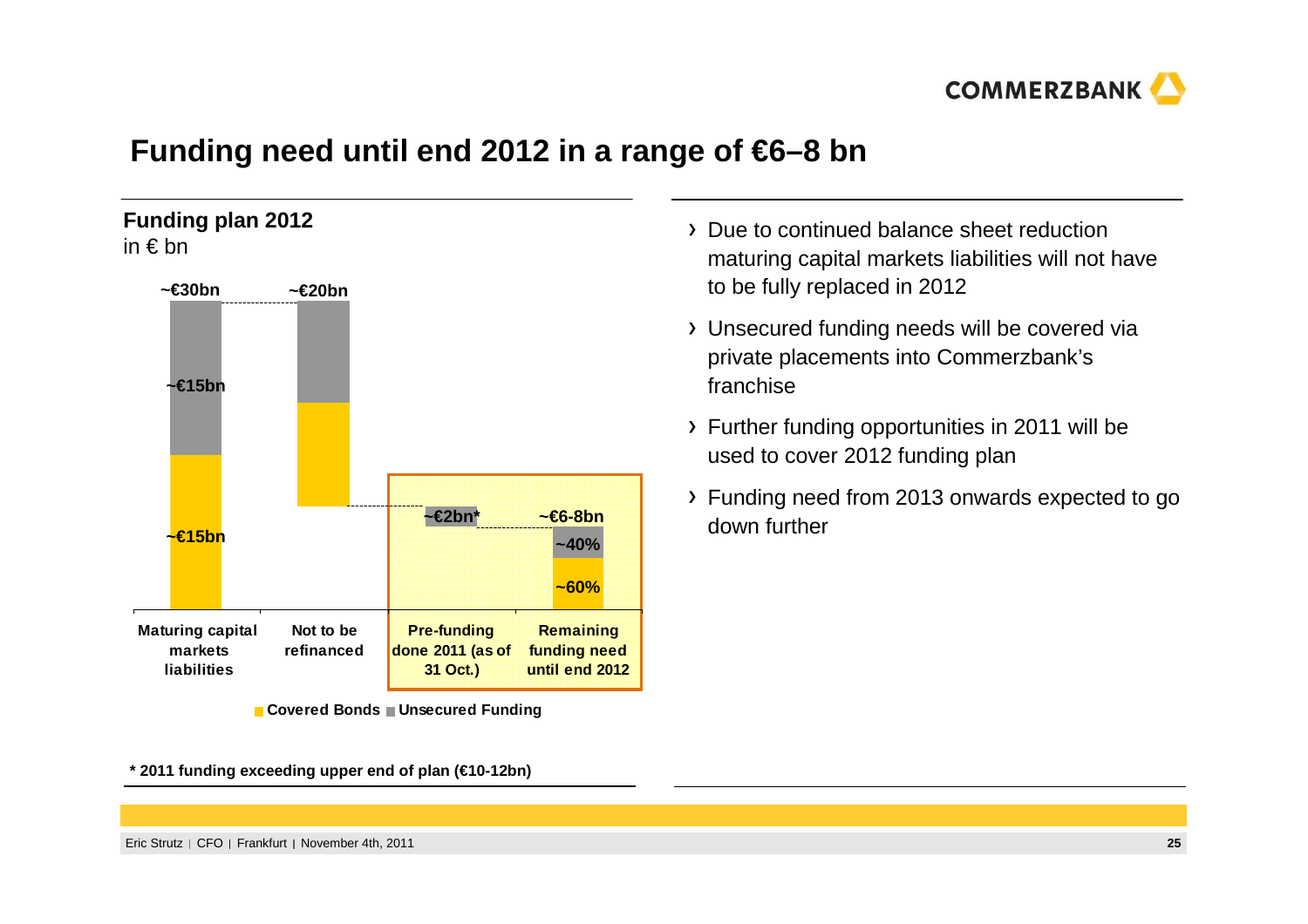

## **Agenda**

| 4 | Group summary                    |
|---|----------------------------------|
| 2 | <b>Financial highlights</b>      |
| 3 | Results by division              |
| 4 | Balance sheet, capital & funding |
| 5 | <b>Conclusion and outlook</b>    |
| 6 | Appendix                         |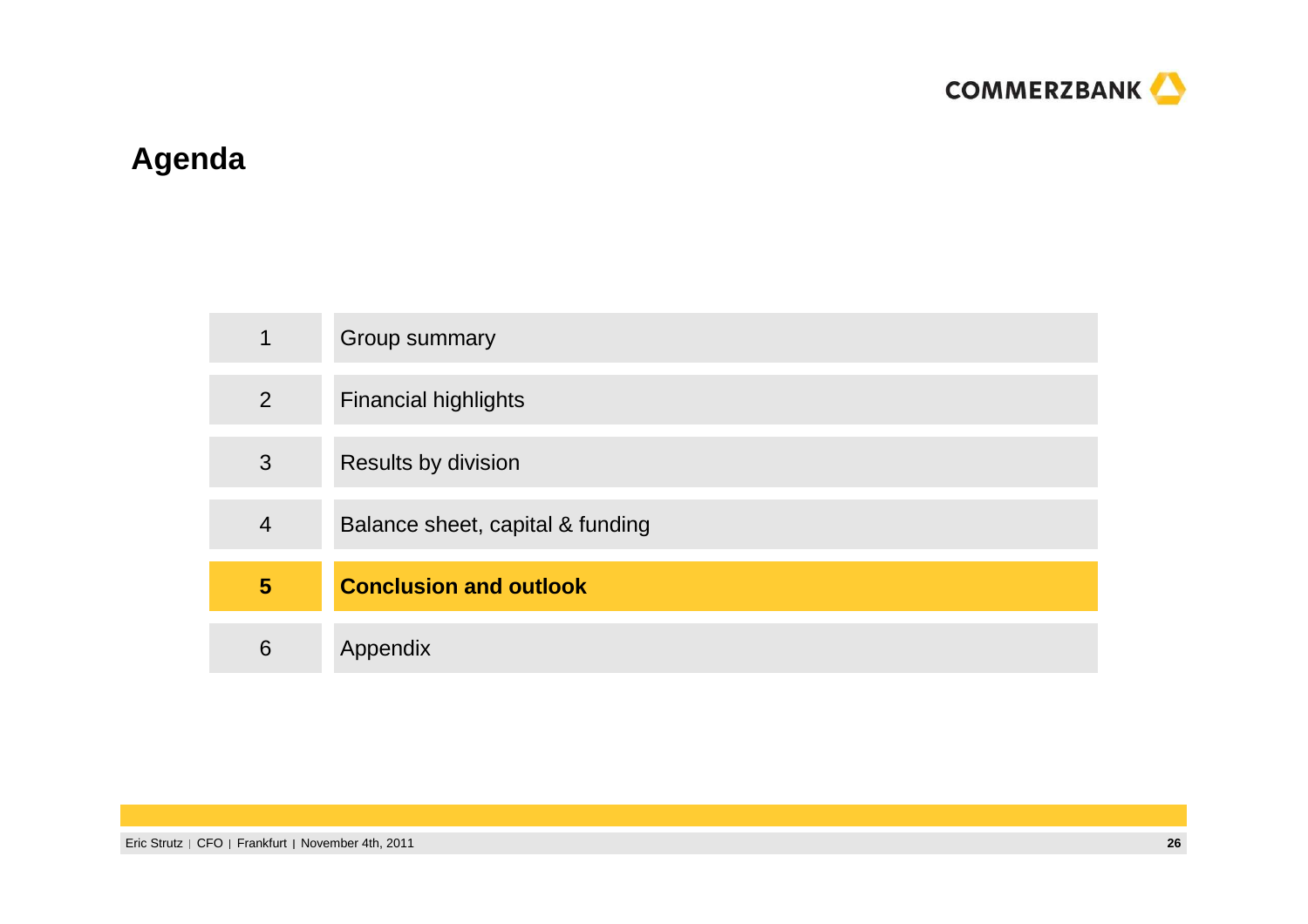

### **Conclusion and Outlook**

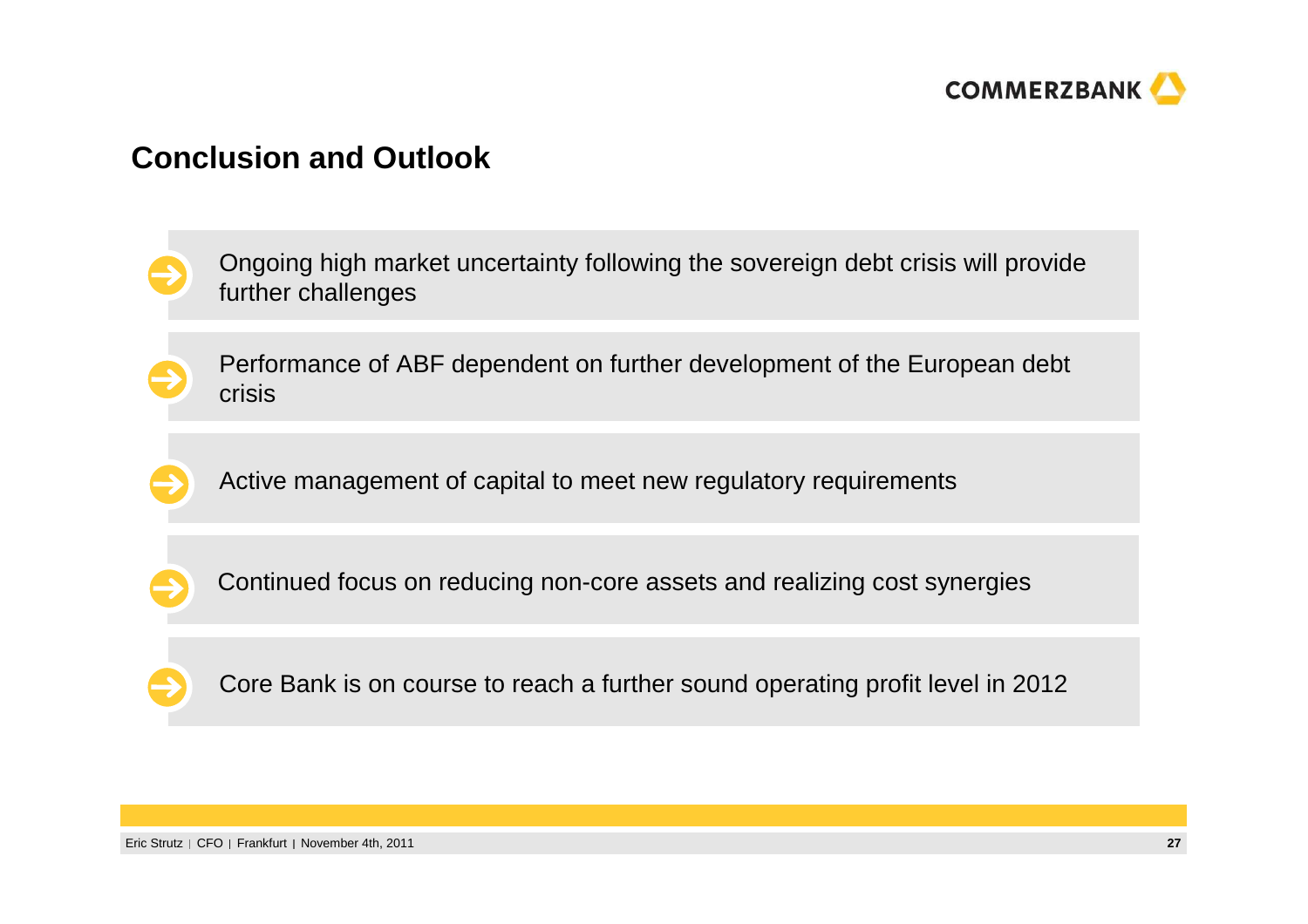

## **Agenda**

| 4               | Group summary                 |
|-----------------|-------------------------------|
| 2               | <b>Financial highlights</b>   |
| 3               | Results by division           |
| $\overline{4}$  | Capital & Funding             |
| 5               | <b>Conclusion and Outlook</b> |
| $6\phantom{1}6$ | <b>Appendix</b>               |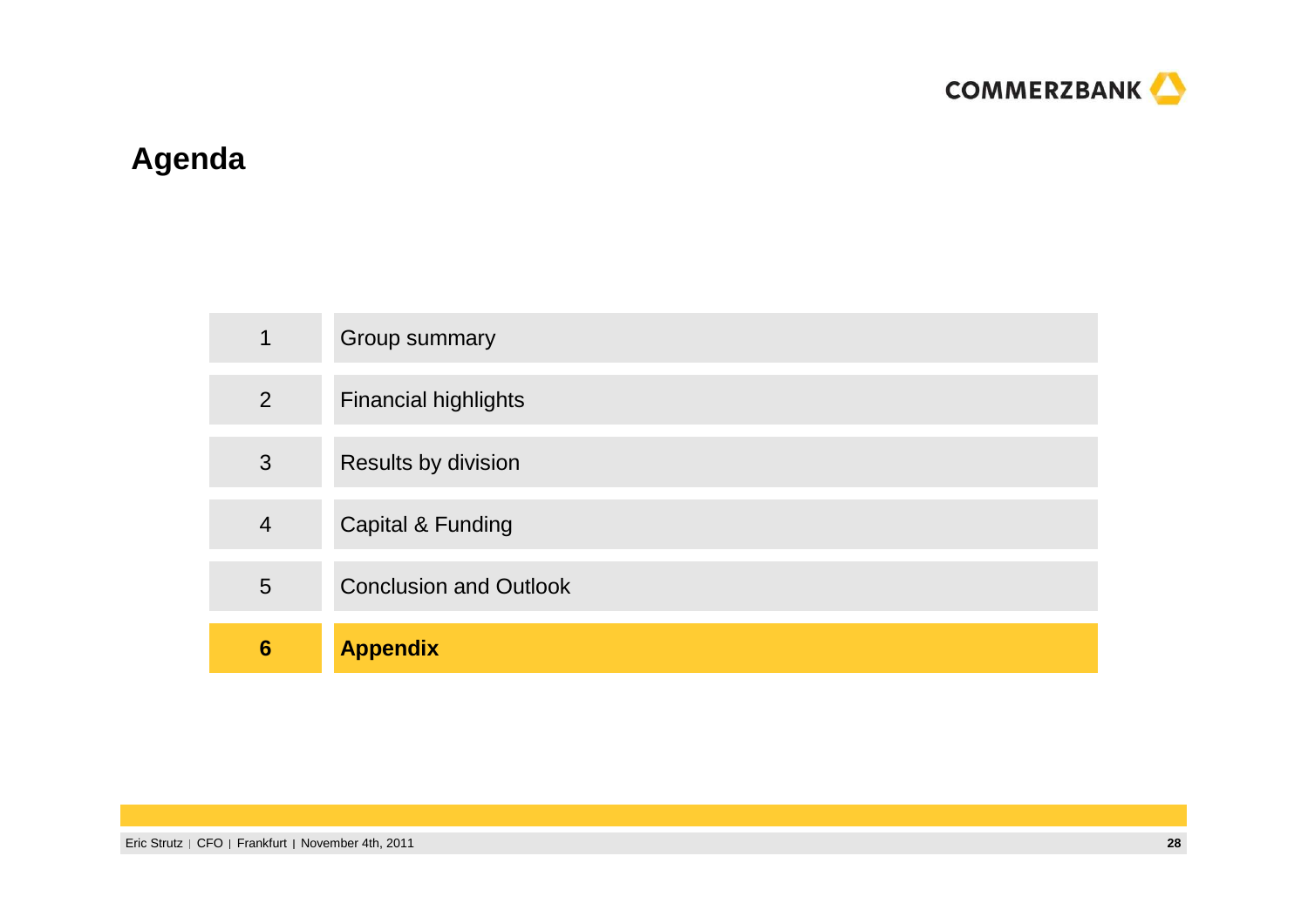

### **Germany will still perform better than the Eurozone**

#### **Reasons for outperformance**

- $\rightarrow$  No bubbles in the housing market
- $\rightarrow$  Low level of private sector debt
- Less need for fiscal consolidation
- Steadily improved competitiveness since start of EMU
- Germany benefits from strong demand for investment goods and its strong positioning in Asian markets and Emerging Markets in general

#### **Current development**

- › German economy still in an upswing, but sentiment indicators are pointing on a significant deceleration of growth
- › Especially external demand has lost steam
- "Labour market miracle": level of ›unemployment significantly below pre-crisis level
- › Number of corporate defaults still in a downward trend

#### **2012 expectation**

- ›Significantly lower growth ahead
- › Biggest recession risk is a uncertainty shock caused by an escalation of the sovereign debt crisis
- › Commerzbank main scenario: German economy will avoid recession in contrast to Eurozoneaverage

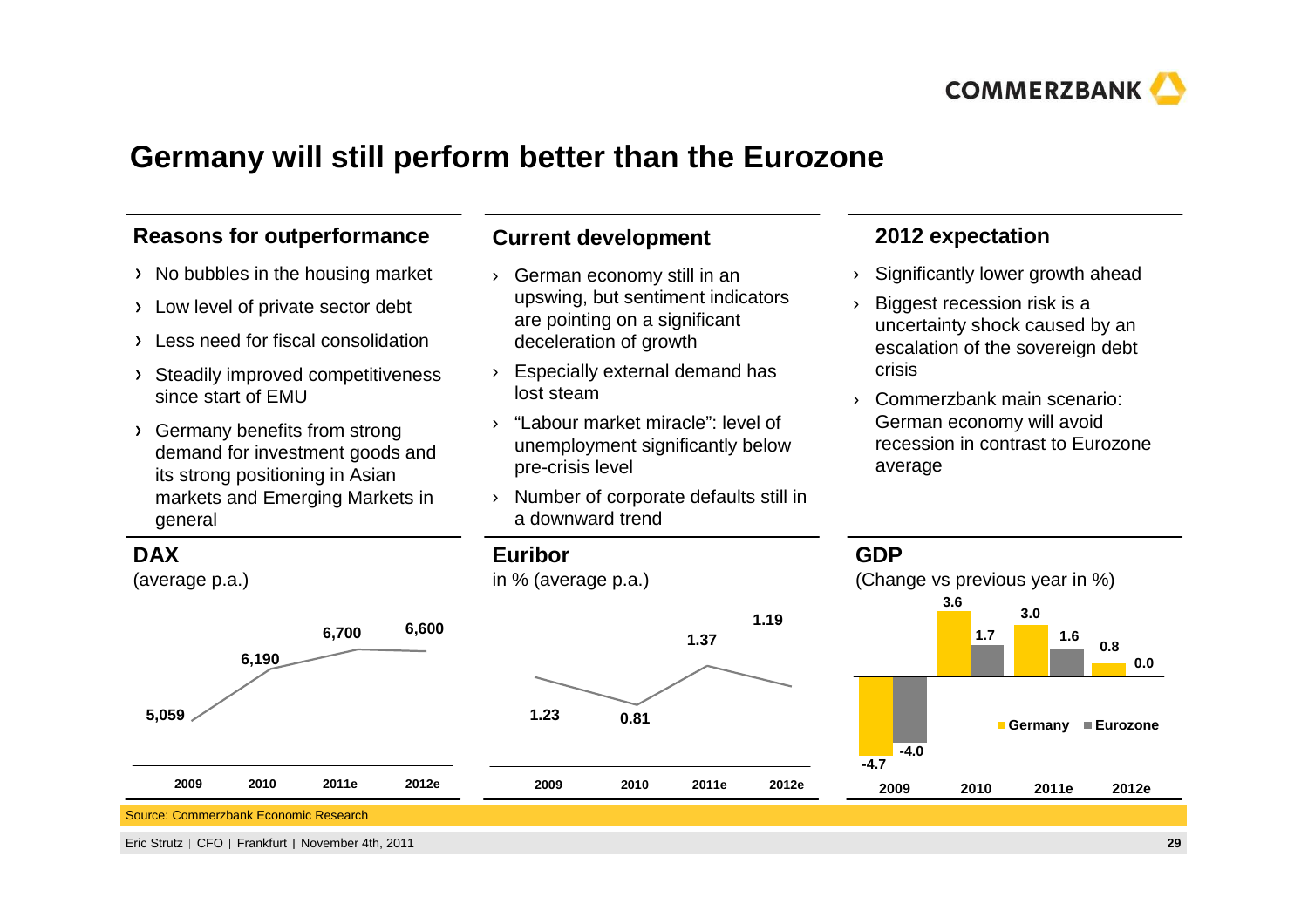

## **PRU Structured Credit by Business Segment - September 2011**



#### **Details & Outlook**

- The economic outlook is dependent upon detailed resolution of European debt crisis and is key to market recovery
- Asset fundamentals are stable, however uncertaintyweights on market demand and prices
- Asset reduction primarily achieved through opportunistic sales and proactive asset management **< BBB 20%**

| $(in \in bn)$    |  | <b>Notional Value</b> |               | Net Assets* |          | <b>Risk Exposure**</b> |          | <b>P&amp;L</b> (in $\in$ m) |         | OCI effect<br>(in $\in$ m) | <b>MDR ***</b>           |
|------------------|--|-----------------------|---------------|-------------|----------|------------------------|----------|-----------------------------|---------|----------------------------|--------------------------|
| <b>Segments</b>  |  | Sep-11                | <b>Jun-11</b> | Sep-11      | $Jun-11$ | Sep-11                 | $Jun-11$ | Sep-11                      | FY 2010 | <b>Sep-11</b>              | <b>Sep-11</b>            |
| <b>RMBS</b>      |  | 4.3                   | 4.5           | 1.7         | 1.9      | 2.4                    | 2.6      | $-38$                       | 191     | $-47$                      | 44%                      |
| <b>CMBS</b>      |  | 0.6                   | 0.6           | 0.4         | 0.4      | 0.4                    | 0.4      | $-15$                       | 2       | $-17$                      | 42%                      |
| <b>CDO</b>       |  | 9.9                   | 9.5           | 3.6         | 3.6      | 5.9                    | 5.7      | 188                         | 527     | $-100$                     | 41%                      |
| <b>Other ABS</b> |  | 2.1                   | 2.2           | 1.6         | 1.7      | 1.8                    | 1.9      | 42                          | 93      | $\overline{4}$             | 16%                      |
| <b>PFI/Infra</b> |  | 4.2                   | 4.1           | 1.5         | 1.3      | 3.6                    | 3.6      | $-226$                      | $-28$   | $\mathbf 0$                | 13%                      |
| <b>CIRCS</b>     |  | 0.0                   | 0.6           | 0.0         | 0.3      | 0.0                    | 0.0      | $-2$                        | $-3$    | $\mathbf{0}$               | $\overline{\phantom{a}}$ |
| <b>Others</b>    |  | 3.4                   | 2.3           | 3.2         | 2.0      | 0.1                    | 0.2      | 21                          | $-16$   | $\Omega$                   | $\overline{\phantom{0}}$ |
| <b>Total</b>     |  | 24.5                  | 23.8          | 12.0        | 11.2     | 14.1                   | 14.4     | $-30$                       | 766     | $-160$                     | 34%                      |

\* Net Assets includes both "Buy" and "Sell" Credit Derivatives; all are included on a Mark to Market basis; \*\* Risk Exposure only includes "Sell" Credit derivatives. The exposure is then calculated as if we hold the long Bond (Notional less PV of derivative); \*\*\* Markdown-Ratio = 1-(Risk Exposure / Notional value)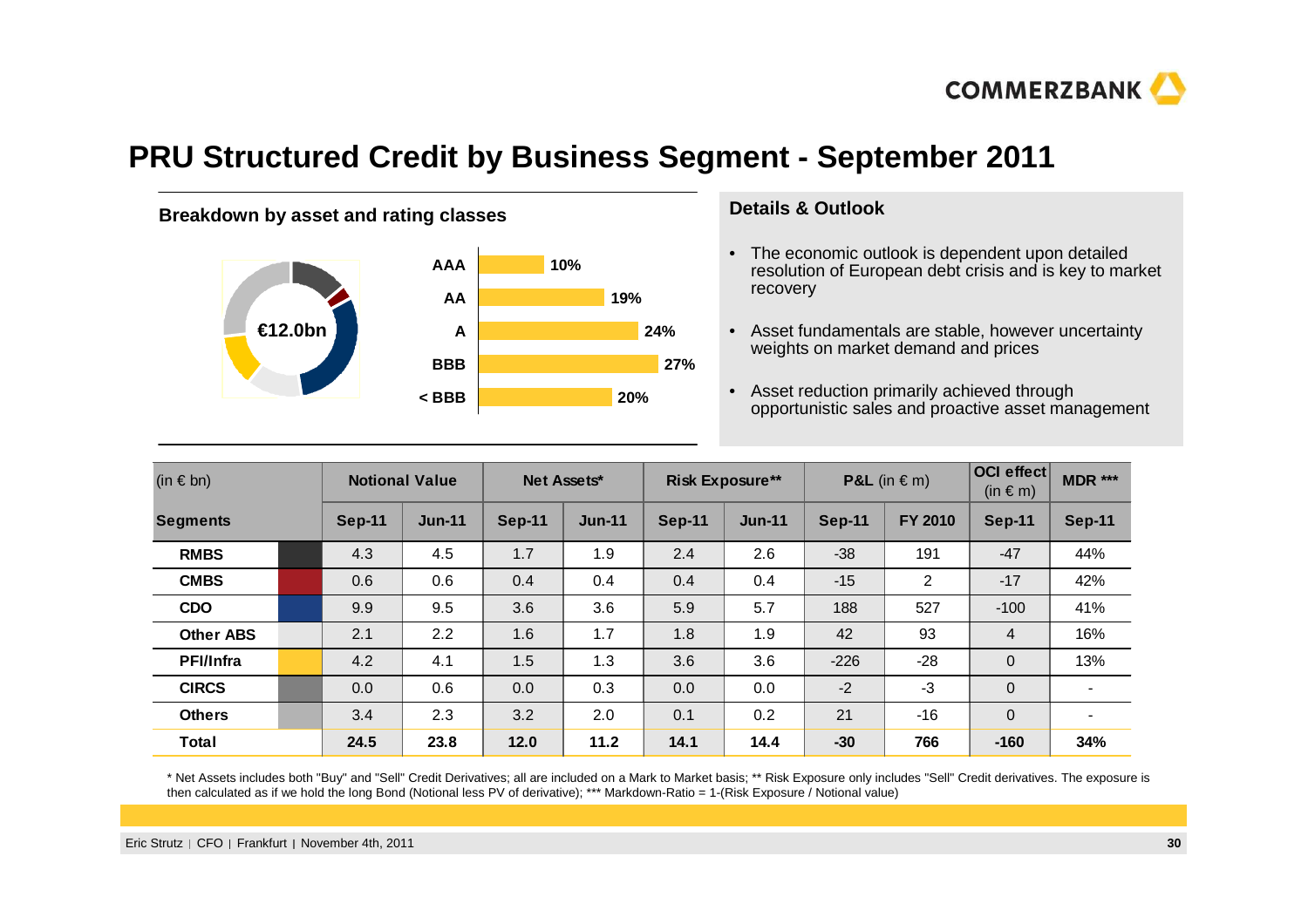

## **Default Portfolio (Q3 2011)**

#### **Default portfolio and coverage ratios by segment**

 $\epsilon$ m – excluding/including GLLP



<sup>1</sup> incl. Others and Consolidation

Eric Strutz CFO Frankfurt November 4th, 2011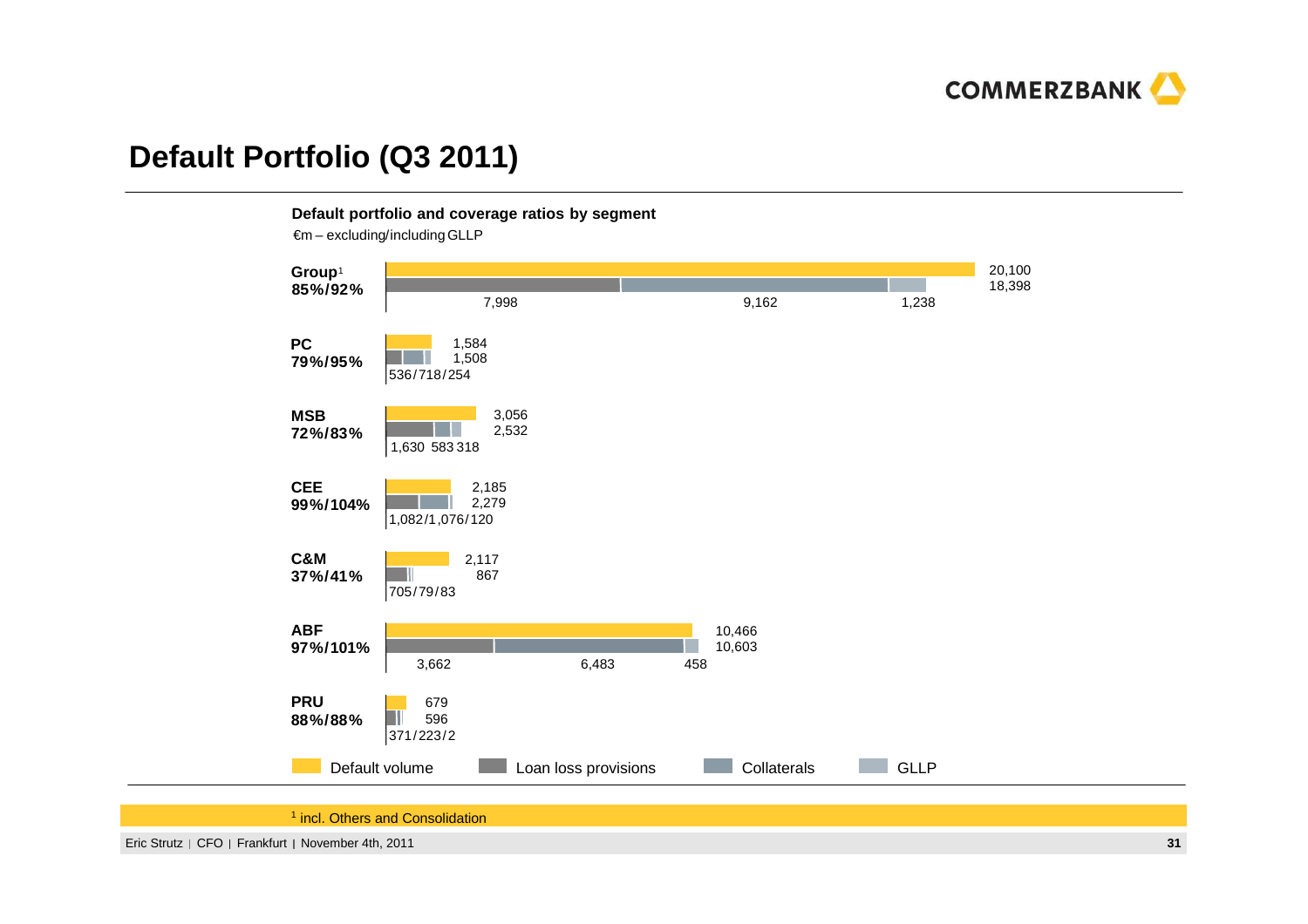

### **Loan to Value figures in the CRE business (Q3 2011)**







1 Loan to values based on market values; exclusive margin lines and corporate loans; additional collateral not taken into account. All figures relate to business secured by mortgages. Values in parentheses: December 2010.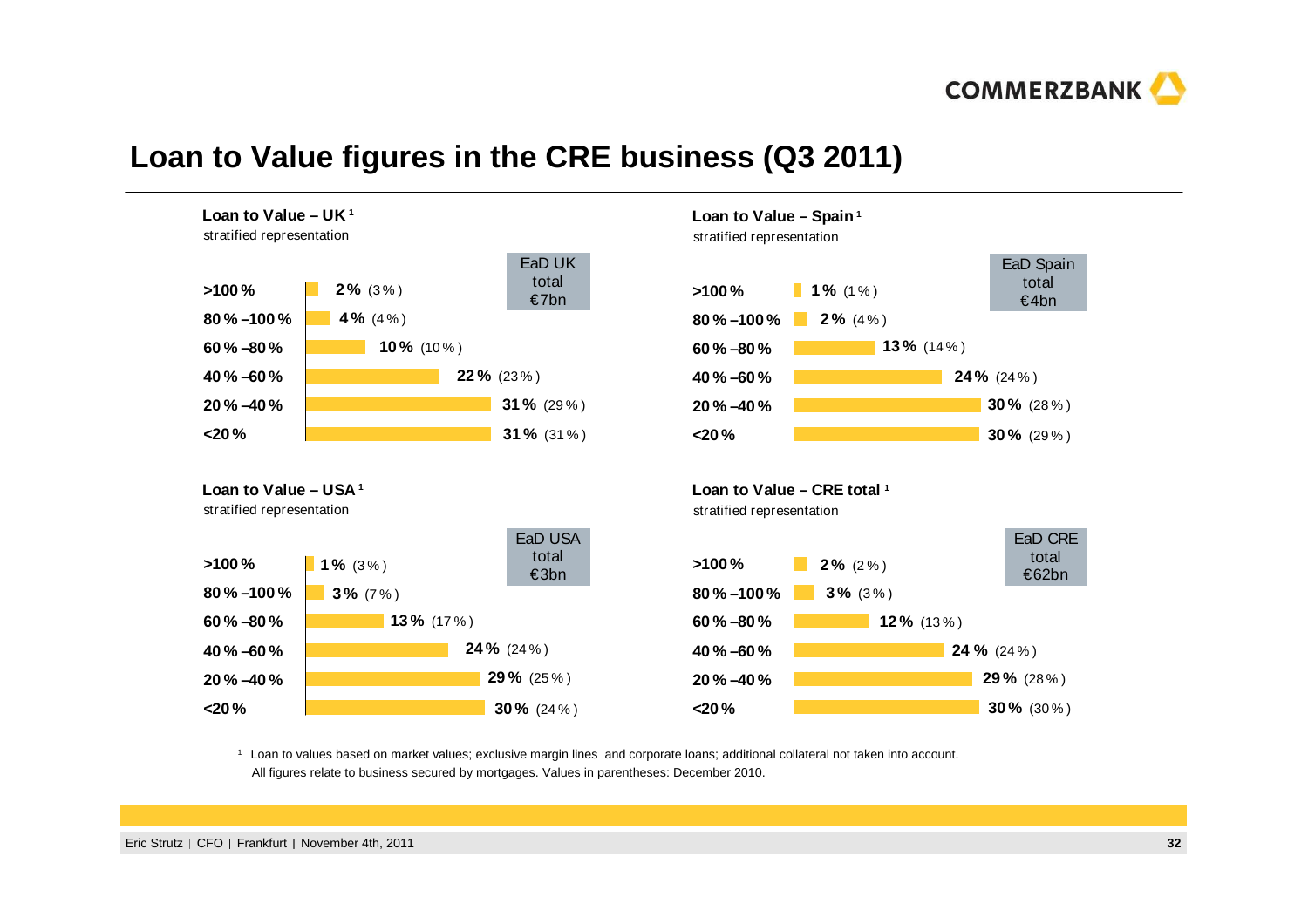

**Appendix: Segment reporting**

Eric Strutz CFO Frankfurt November 4th, 2011**<sup>33</sup>**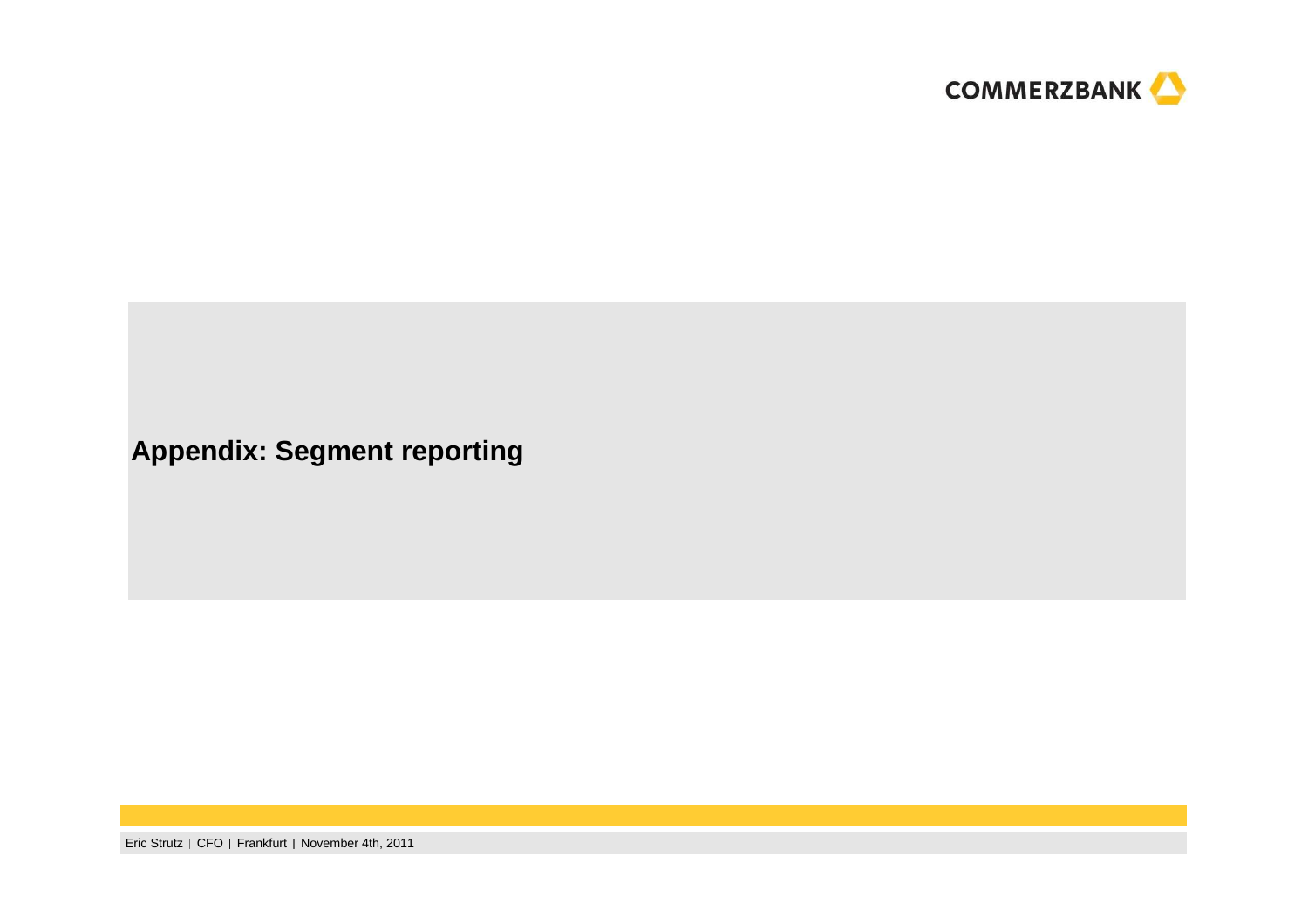

## **Commerzbank Group**

| in $\epsilon$ m                                                   | Q <sub>1</sub><br>2010 | Q2<br>2010 | Q3<br>2010               | <b>9M</b><br>2010 | Q <sub>4</sub><br>2010 | Q <sub>1</sub><br>2011 | Q2<br>2011     | Q3<br>2011               | 9M<br>2011 |
|-------------------------------------------------------------------|------------------------|------------|--------------------------|-------------------|------------------------|------------------------|----------------|--------------------------|------------|
| Net interest income                                               | 1,886                  | 1,853      | 1,633                    | 5,372             | 1,682                  | 1,727                  | 1,790          | 1,589                    | 5,106      |
| Provisions for loan losses                                        | $-644$                 | $-639$     | $-621$                   | $-1,904$          | $-595$                 | $-318$                 | $-278$         | $-413$                   | $-1,009$   |
| Net interest income after provisions                              | 1,242                  | 1,214      | 1,012                    | 3,468             | 1,087                  | 1,409                  | 1,512          | 1,176                    | 4,097      |
| Net commission income                                             | 997                    | 905        | 870                      | 2,772             | 875                    | 1,020                  | 928            | 844                      | 2,792      |
| Net trading income and net income on hedge accounting             | 836                    | 316        | 422                      | 1,574             | 384                    | 519                    | 576            | 353                      | 1,448      |
| Net investment income                                             | $-119$                 | 60         | $-24$                    | $-83$             | 191                    | 12                     | $-954$         | $-1,267$                 | $-2,209$   |
| Current income on companies accounted for using the equity method | 2                      | 6          | $-5$                     | 3                 | 32                     |                        | 13             | 16                       | 29         |
| Other income                                                      | 22                     | $-30$      | 26                       | 18                | $-149$                 | 338                    | 10             | 59                       | 407        |
| Revenues before LLP                                               | 3,624                  | 3,110      | 2,922                    | 9,656             | 3,015                  | 3,616                  | 2,363          | 1,594                    | 7,573      |
| Revenues after LLP                                                | 2,980                  | 2,471      | 2,301                    | 7,752             | 2,420                  | 3,298                  | 2,085          | 1,181                    | 6.564      |
| Operating expenses                                                | 2,209                  | 2,228      | 2,185                    | 6,622             | 2,164                  | 2,154                  | 2,030          | 2,036                    | 6,220      |
| Operating profit                                                  | 771                    | 243        | 116                      | 1,130             | 256                    | 1,144                  | 55             | $-855$                   | 344        |
| Impairments of goodwill and brand names                           |                        |            | $\blacksquare$           |                   | $\blacksquare$         |                        | $\blacksquare$ | $\overline{\phantom{a}}$ |            |
| Restructuring expenses                                            |                        | 33         | $\overline{\phantom{a}}$ | 33                |                        |                        |                | $\overline{\phantom{a}}$ |            |
| Pre-tax profit                                                    | 771                    | 210        | 116                      | 1,097             | 256                    | 1,144                  | 55             | $-855$                   | 344        |
| Average capital employed                                          | 30,283                 | 30,967     | 31,222                   | 30,824            | 31,452                 | 32,420                 | 31,540         | 28,788                   | 30,916     |
| RWA (End of Period)                                               | 278,886                | 290,200    | 279,597                  | 279,597           | 267,509                | 248,269                | 239,488        | 244,178                  | 244,178    |
| Cost/income ratio (%)                                             | 61.0%                  | 71.6%      | 74.8%                    | 68.6%             | 71.8%                  | 59.6%                  | 85.9%          | 127.7%                   | 82.1%      |
| Operating return on equity (%)                                    | 10.2%                  | 3.1%       | 1.5%                     | 4.9%              | 3.3%                   | 14.1%                  | 0.7%           | $-11.9%$                 | 1.5%       |
| Return on equity of pre-tax profit (%)                            | 10.2%                  | 2.7%       | 1.5%                     | 4.7%              | 3.3%                   | 14.1%                  | 0.7%           | $-11.9%$                 | 1.5%       |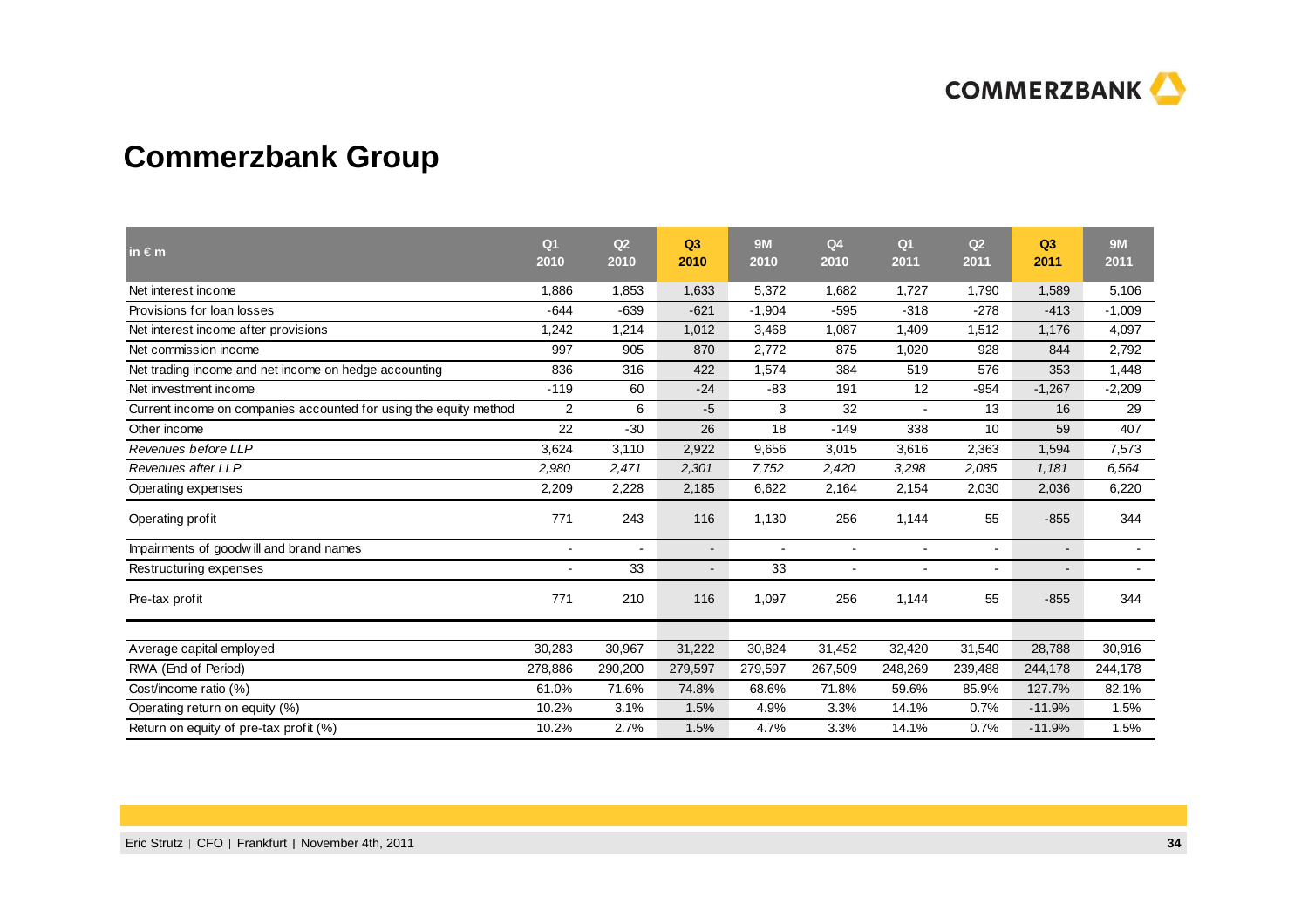

## **Private Customers**

| $\mathsf{in} \in \mathsf{m}$                                      | Q <sub>1</sub><br>2010 | Q2<br>2010 | Q3<br>2010     | <b>9M</b><br>2010        | Q <sub>4</sub><br>2010   | Q <sub>1</sub><br>2011 | Q2<br>2011               | Q3<br>2011               | 9M<br>2011     |
|-------------------------------------------------------------------|------------------------|------------|----------------|--------------------------|--------------------------|------------------------|--------------------------|--------------------------|----------------|
| Net interest income                                               | 489                    | 486        | 500            | 1,475                    | 507                      | 492                    | 514                      | 497                      | 1,503          |
| Provisions for loan losses                                        | $-66$                  | $-70$      | $-64$          | $-200$                   | $-46$                    | $-41$                  | $-35$                    | $-34$                    | $-110$         |
| Net interest income after provisions                              | 423                    | 416        | 436            | 1,275                    | 461                      | 451                    | 479                      | 463                      | 1,393          |
| Net commission income                                             | 547                    | 497        | 458            | 1,502                    | 439                      | 569                    | 455                      | 406                      | 1,430          |
| Net trading income and net income on hedge accounting             | 1                      | 1          | 2              | $\overline{4}$           | $-3$                     | $-1$                   | $-2$                     | 8                        | 5              |
| Net investment income                                             | 9                      | 5          | $\overline{4}$ | 18                       | 13                       |                        |                          | $-0$                     | $\overline{2}$ |
| Current income on companies accounted for using the equity method | $\overline{4}$         | 3          | $\overline{4}$ | 11                       | $-1$                     | 6                      | 5                        | 5                        | 16             |
| Other income                                                      | $-49$                  | 5          | $-5$           | $-49$                    | $-71$                    | $-22$                  | $-14$                    | 43                       | $\overline{7}$ |
| Revenues before LLP                                               | 1,001                  | 997        | 963            | 2,961                    | 884                      | 1,045                  | 959                      | 959                      | 2,963          |
| Revenues after LLP                                                | 935                    | 927        | 899            | 2,761                    | 838                      | 1,004                  | 924                      | 925                      | 2,853          |
| Operating expenses                                                | 912                    | 914        | 875            | 2,701                    | 851                      | 888                    | 845                      | 854                      | 2,587          |
| Operating profit                                                  | 23                     | 13         | 24             | 60                       | $-13$                    | 116                    | 79                       | 71                       | 266            |
| Impairments of goodwill and brand names                           |                        | ۰          | $\blacksquare$ | $\overline{\phantom{a}}$ | $\sim$                   | $\blacksquare$         | $\overline{\phantom{a}}$ | $\overline{\phantom{a}}$ |                |
| Restructuring expenses                                            |                        |            |                |                          | $\overline{\phantom{a}}$ |                        |                          | $\overline{\phantom{a}}$ |                |
| Pre-tax profit                                                    | 23                     | 13         | 24             | 60                       | $-13$                    | 116                    | 79                       | 71                       | 266            |
| Average capital employed                                          | 3,522                  | 3,562      | 3,443          | 3,509                    | 3,451                    | 3,417                  | 3,326                    | 3,323                    | 3,355          |
| RWA (End of Period)                                               | 30,763                 | 31,414     | 29,871         | 29,871                   | 29,995                   | 29,197                 | 27,052                   | 28,786                   | 28,786         |
| Cost/income ratio (%)                                             | 91.1%                  | 91.7%      | 90.9%          | 91.2%                    | 96.3%                    | 85.0%                  | 88.1%                    | 89.1%                    | 87.3%          |
| Operating return on equity (%)                                    | 2.6%                   | 1.5%       | 2.8%           | 2.3%                     | $-1.5%$                  | 13.6%                  | 9.5%                     | 8.5%                     | 10.6%          |
| Return on equity of pre-tax profit (%)                            | 2.6%                   | 1.5%       | 2.8%           | 2.3%                     | $-1.5%$                  | 13.6%                  | 9.5%                     | 8.5%                     | 10.6%          |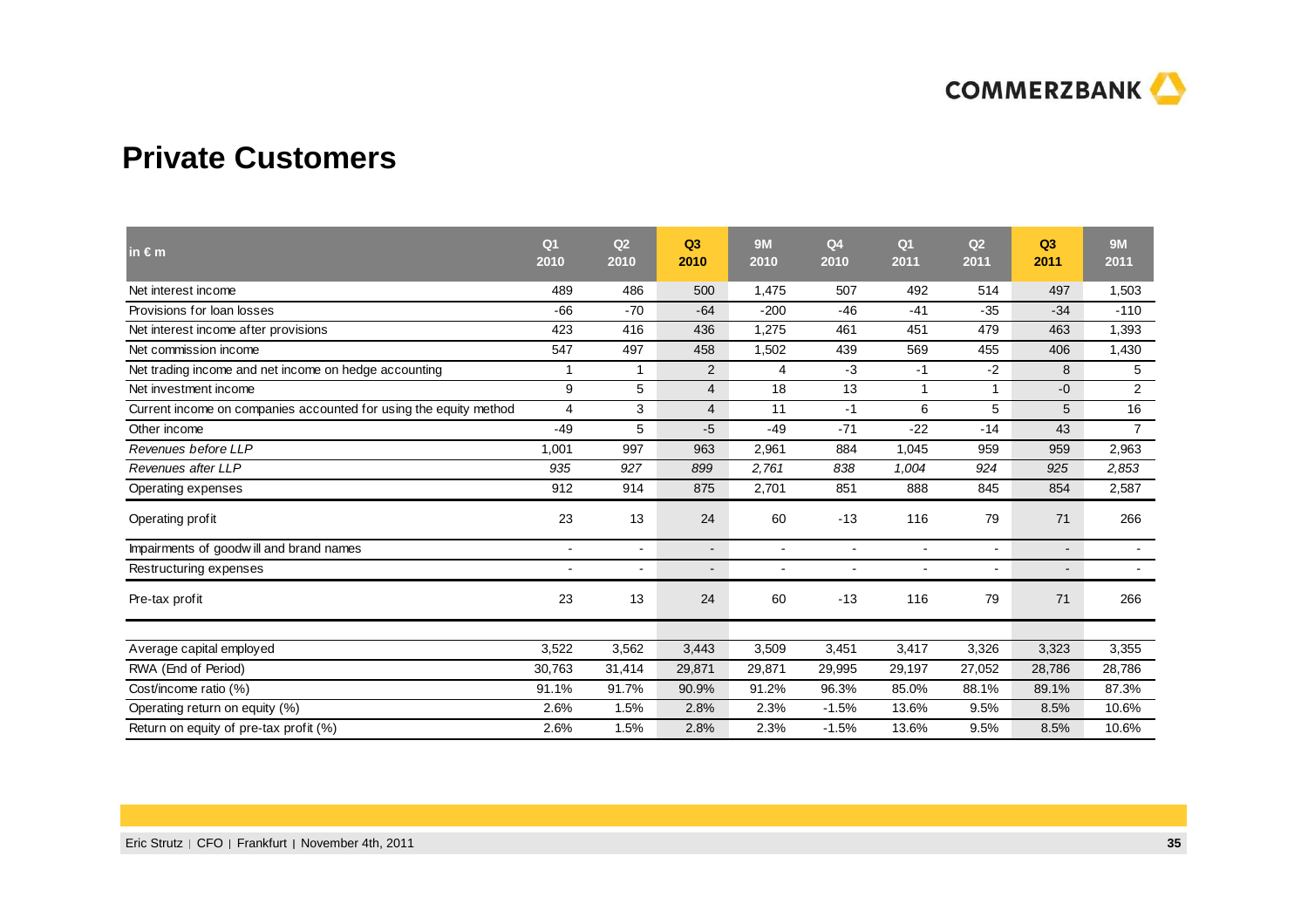

## **Mittelstandsbank**

| in $\epsilon$ m                                                   | Q <sub>1</sub><br>2010 | Q2<br>2010     | Q3<br>2010     | <b>9M</b><br>2010 | Q <sub>4</sub><br>2010 | Q <sub>1</sub><br>2011 | Q2<br>2011               | Q <sub>3</sub><br>2011   | 9M<br>2011 |
|-------------------------------------------------------------------|------------------------|----------------|----------------|-------------------|------------------------|------------------------|--------------------------|--------------------------|------------|
| Net interest income                                               | 523                    | 553            | 482            | 1,558             | 523                    | 514                    | 585                      | 527                      | 1,626      |
| Provisions for loan losses                                        | $-161$                 | $-94$          | 69             | $-186$            | $-93$                  | -8                     | 25                       | $-51$                    | $-34$      |
| Net interest income after provisions                              | 362                    | 459            | 551            | 1,372             | 430                    | 506                    | 610                      | 476                      | 1,592      |
| Net commission income                                             | 272                    | 221            | 240            | 733               | 250                    | 285                    | 274                      | 264                      | 823        |
| Net trading income and net income on hedge accounting             | $-4$                   | 50             | $-14$          | 32                | $-8$                   | 16                     | $-6$                     | $-2$                     | 8          |
| Net investment income                                             | $-3$                   | 15             | 29             | 41                | 147                    | $-16$                  | $-17$                    | $-10$                    | $-43$      |
| Current income on companies accounted for using the equity method | $\blacksquare$         | $\overline{a}$ | $\overline{a}$ |                   | 30                     | $\overline{2}$         | 5                        | $\overline{2}$           | 9          |
| Other income                                                      | 44                     | -9             | $-10$          | 25                | $-12$                  | 3                      | $-7$                     | $\overline{2}$           | $-2$       |
| Revenues before LLP                                               | 832                    | 830            | 727            | 2,389             | 930                    | 804                    | 834                      | 783                      | 2,421      |
| Revenues after LLP                                                | 671                    | 736            | 796            | 2,203             | 837                    | 796                    | 859                      | 732                      | 2,387      |
| Operating expenses                                                | 357                    | 348            | 366            | 1,071             | 371                    | 382                    | 361                      | 388                      | 1,131      |
| Operating profit                                                  | 314                    | 388            | 430            | 1,132             | 466                    | 414                    | 498                      | 344                      | 1,256      |
| Impairments of goodwill and brand names                           |                        |                | $\blacksquare$ |                   | $\blacksquare$         | $\blacksquare$         | $\overline{\phantom{a}}$ | $\overline{\phantom{a}}$ |            |
| Restructuring expenses                                            |                        |                |                |                   |                        |                        |                          | $\overline{\phantom{a}}$ |            |
| Pre-tax profit                                                    | 314                    | 388            | 430            | 1,132             | 466                    | 414                    | 498                      | 344                      | 1,256      |
| Average capital employed                                          | 5,505                  | 5,440          | 5,680          | 5,542             | 5,554                  | 5,437                  | 5,096                    | 5,257                    | 5,263      |
| RWA (End of Period)                                               | 64,037                 | 69,057         | 66,676         | 66,676            | 67,512                 | 60,199                 | 61,128                   | 62,688                   | 62,688     |
| Cost/income ratio (%)                                             | 42.9%                  | 41.9%          | 50.3%          | 44.8%             | 39.9%                  | 47.5%                  | 43.3%                    | 49.6%                    | 46.7%      |
| Operating return on equity (%)                                    | 22.8%                  | 28.5%          | 30.3%          | 27.2%             | 33.6%                  | 30.5%                  | 39.1%                    | 26.2%                    | 31.8%      |
| Return on equity of pre-tax profit (%)                            | 22.8%                  | 28.5%          | 30.3%          | 27.2%             | 33.6%                  | 30.5%                  | 39.1%                    | 26.2%                    | 31.8%      |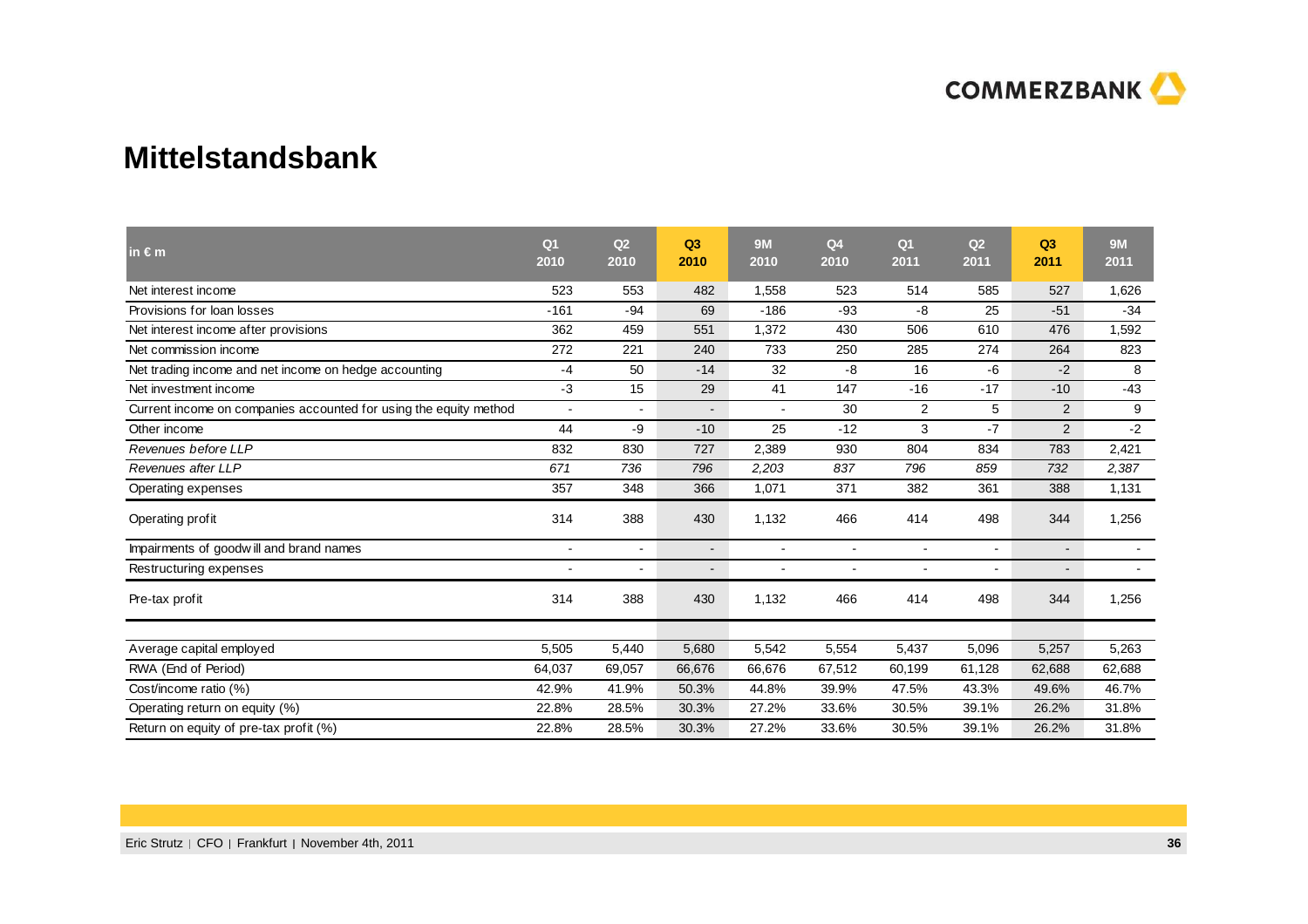

## **Central & Eastern Europe**

| $\mathsf{in} \in \mathsf{m}$                                      | Q <sub>1</sub><br>2010 | Q2<br>2010     | Q3<br>2010     | <b>9M</b><br>2010 | Q <sub>4</sub><br>2010 | Q <sub>1</sub><br>2011 | Q2<br>2011               | Q <sub>3</sub><br>2011   | 9M<br>2011 |
|-------------------------------------------------------------------|------------------------|----------------|----------------|-------------------|------------------------|------------------------|--------------------------|--------------------------|------------|
| Net interest income                                               | 159                    | 161            | 164            | 484               | 190                    | 157                    | 166                      | 171                      | 494        |
| Provisions for loan losses                                        | $-94$                  | $-92$          | $-127$         | $-313$            | $-48$                  | $-30$                  | -6                       | $-32$                    | $-68$      |
| Net interest income after provisions                              | 65                     | 69             | 37             | 171               | 142                    | 127                    | 160                      | 139                      | 426        |
| Net commission income                                             | 47                     | 53             | 53             | 153               | 55                     | 55                     | 55                       | 55                       | 165        |
| Net trading income and net income on hedge accounting             | 18                     | 20             | 19             | 57                | 16                     | 26                     | 22                       | 33                       | 81         |
| Net investment income                                             | $-1$                   | 4              | $\overline{4}$ | $\overline{7}$    | $-11$                  | 4                      | 0                        | $\overline{7}$           | 11         |
| Current income on companies accounted for using the equity method | $\blacksquare$         | ÷,             | $\blacksquare$ | $\sim$            | $\sim$                 | ٠                      | $\overline{\phantom{a}}$ | $\overline{a}$           | $\sim$     |
| Other income                                                      | 3                      | 9              | 9              | 21                | $\overline{7}$         | 10                     | 10                       | $\mathbf{1}$             | 21         |
| Revenues before LLP                                               | 226                    | 247            | 249            | 722               | 257                    | 252                    | 253                      | 267                      | 772        |
| Revenues after LLP                                                | 132                    | 155            | 122            | 409               | 209                    | 222                    | 247                      | 235                      | 704        |
| Operating expenses                                                | 126                    | 148            | 153            | 427               | 138                    | 144                    | 148                      | 143                      | 435        |
| Operating profit                                                  | 6                      | $\overline{7}$ | $-31$          | $-18$             | 71                     | 78                     | 99                       | 92                       | 269        |
| Impairments of goodwill and brand names                           |                        | ۰              | $\blacksquare$ | $\blacksquare$    | $\blacksquare$         | ٠                      | $\overline{\phantom{a}}$ | $\overline{\phantom{a}}$ |            |
| Restructuring expenses                                            |                        | ۰              | ٠              |                   |                        |                        |                          | $\overline{\phantom{a}}$ |            |
| Pre-tax profit                                                    | 6                      | $\overline{7}$ | $-31$          | $-18$             | 71                     | 78                     | 99                       | 92                       | 269        |
| Average capital employed                                          | 1,599                  | 1,597          | 1,674          | 1,623             | 1,642                  | 1,682                  | 1,710                    | 1,748                    | 1,714      |
| RWA (End of Period)                                               | 18,747                 | 19,722         | 19,011         | 19,011            | 19,107                 | 19,425                 | 19,806                   | 19,458                   | 19,458     |
| Cost/income ratio (%)                                             | 55.8%                  | 59.9%          | 61.4%          | 59.1%             | 53.7%                  | 57.1%                  | 58.5%                    | 53.6%                    | 56.3%      |
| Operating return on equity (%)                                    | 1.5%                   | 1.8%           | $-7.4%$        | $-1.5%$           | 17.3%                  | 18.5%                  | 23.2%                    | 21.0%                    | 20.9%      |
| Return on equity of pre-tax profit (%)                            | 1.5%                   | 1.8%           | $-7.4%$        | $-1.5%$           | 17.3%                  | 18.5%                  | 23.2%                    | 21.0%                    | 20.9%      |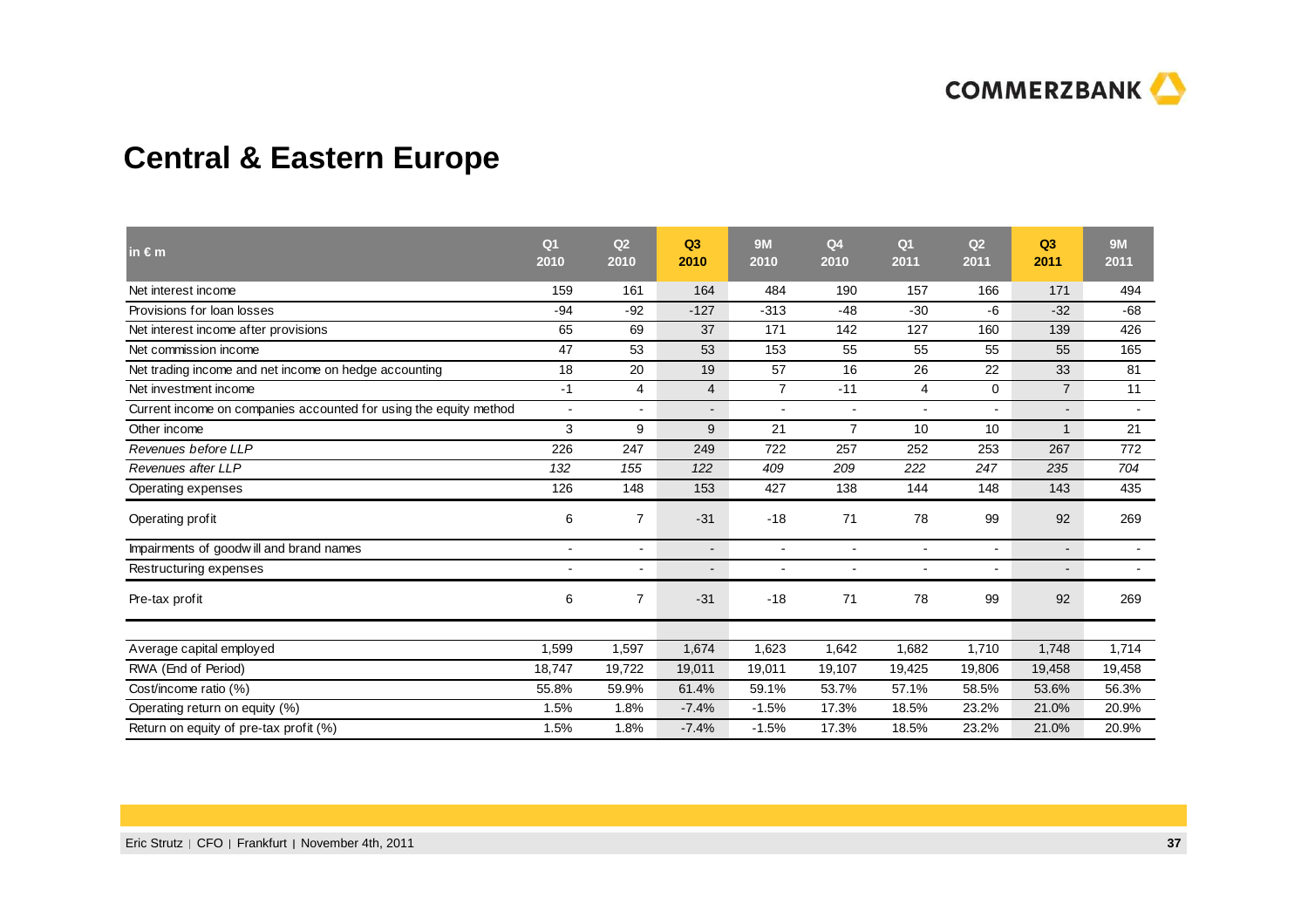

## **Corporates & Markets**

| in $\epsilon$ m                                                   | Q <sub>1</sub><br>2010   | Q2<br>2010 | Q3<br>2010     | <b>9M</b><br>2010 | Q <sub>4</sub><br>2010   | Q <sub>1</sub><br>2011 | Q2<br>2011     | Q <sub>3</sub><br>2011 | <b>9M</b><br>2011 |
|-------------------------------------------------------------------|--------------------------|------------|----------------|-------------------|--------------------------|------------------------|----------------|------------------------|-------------------|
| Net interest income                                               | 208                      | 198        | 141            | 547               | 220                      | 160                    | 226            | 141                    | 527               |
| Provisions for loan losses                                        | 19                       | 0          | $-6$           | 13                | 14                       | $\Omega$               | $-31$          | $-59$                  | $-90$             |
| Net interest income after provisions                              | 227                      | 198        | 135            | 560               | 234                      | 160                    | 195            | 82                     | 437               |
| Net commission income                                             | 75                       | 64         | 55             | 194               | 60                       | 48                     | 92             | 78                     | 218               |
| Net trading income and net income on hedge accounting             | 448                      | 187        | 313            | 948               | 212                      | 456                    | 370            | 202                    | 1,028             |
| Net investment income                                             | $-14$                    | 43         | 31             | 60                | 160                      | 4                      | 26             | 4                      | 34                |
| Current income on companies accounted for using the equity method | $\overline{\phantom{a}}$ |            | $\mathbf{1}$   | $\mathbf{1}$      | 10                       |                        | 11             | $\overline{2}$         | 13                |
| Other income                                                      | 8                        | 11         | 25             | 44                | $-64$                    | 11                     | $-14$          | 20                     | 17                |
| Revenues before LLP                                               | 725                      | 503        | 566            | 1,794             | 598                      | 679                    | 711            | 447                    | 1,837             |
| Revenues after LLP                                                | 744                      | 503        | 560            | 1,807             | 612                      | 679                    | 680            | 388                    | 1,747             |
| Operating expenses                                                | 411                      | 395        | 439            | 1,245             | 388                      | 439                    | 398            | 353                    | 1,190             |
| Operating profit                                                  | 333                      | 108        | 121            | 562               | 224                      | 240                    | 282            | 35                     | 557               |
| Impairments of goodwill and brand names                           | $\overline{a}$           |            | $\blacksquare$ |                   | $\overline{\phantom{a}}$ |                        | $\blacksquare$ | $\blacksquare$         |                   |
| Restructuring expenses                                            |                          |            | $\overline{a}$ |                   |                          |                        |                | $\blacksquare$         |                   |
| Pre-tax profit                                                    | 333                      | 108        | 121            | 562               | 224                      | 240                    | 282            | 35                     | 557               |
| Average capital employed                                          | 3,852                    | 3,820      | 3,839          | 3,837             | 3,903                    | 3,462                  | 3,113          | 2,872                  | 3,149             |
| RWA (End of Period)                                               | 51,502                   | 53,285     | 52,824         | 52,824            | 47,890                   | 42,057                 | 38,186         | 38,680                 | 38,680            |
| Cost/income ratio (%)                                             | 56.7%                    | 78.5%      | 77.6%          | 69.4%             | 64.9%                    | 64.7%                  | 56.0%          | 79.0%                  | 64.8%             |
| Operating return on equity (%)                                    | 34.6%                    | 11.3%      | 12.6%          | 19.5%             | 23.0%                    | 27.7%                  | 36.2%          | 4.9%                   | 23.6%             |
| Return on equity of pre-tax profit (%)                            | 34.6%                    | 11.3%      | 12.6%          | 19.5%             | 23.0%                    | 27.7%                  | 36.2%          | 4.9%                   | 23.6%             |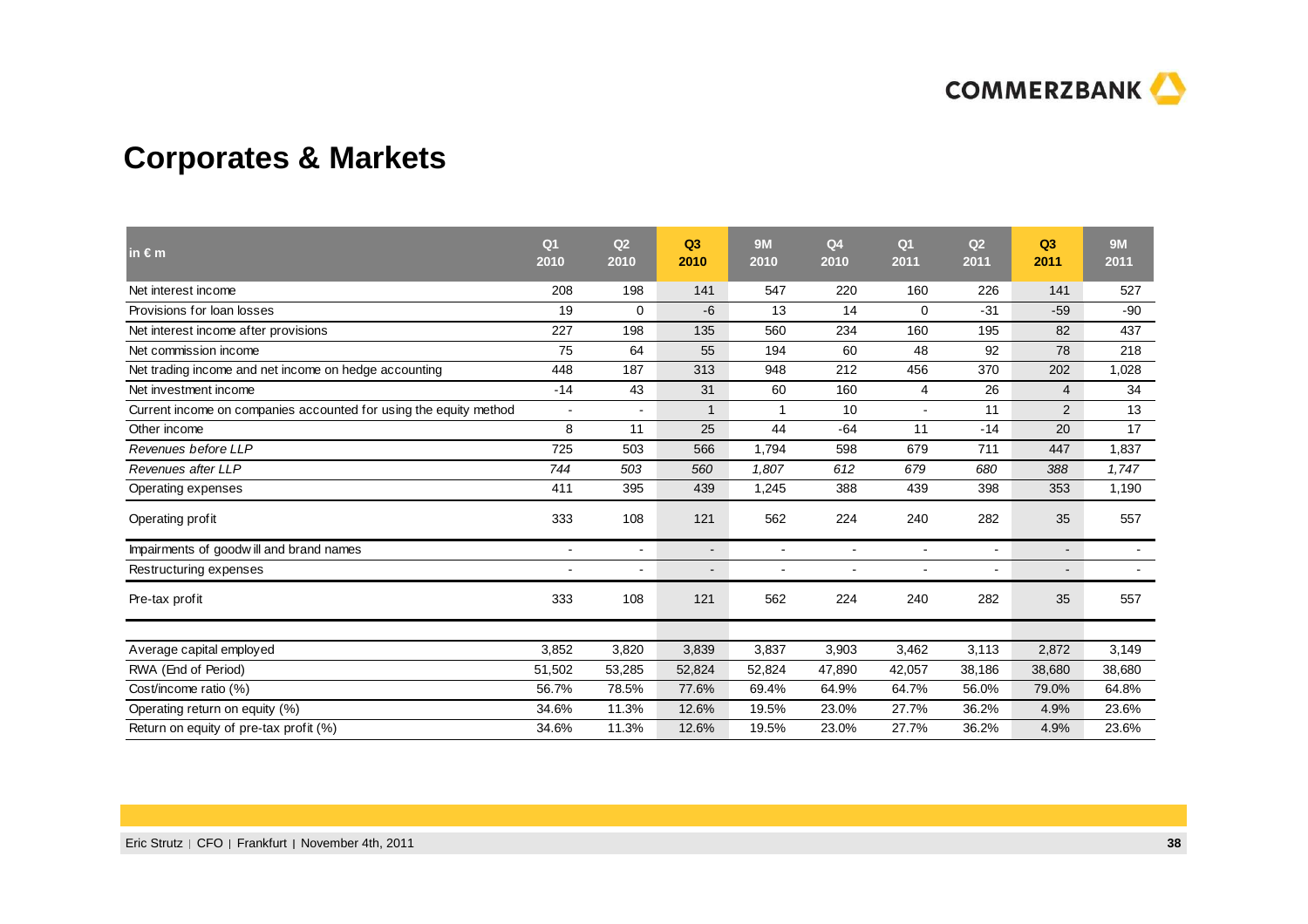

## **Asset Based Finance**

| in $\epsilon$ m                                                   | Q <sub>1</sub><br>2010 | Q <sub>2</sub><br>2010 | Q3<br>2010     | <b>9M</b><br>2010        | Q <sub>4</sub><br>2010   | Q <sub>1</sub><br>2011 | Q2<br>2011               | Q <sub>3</sub><br>2011   | 9M<br>2011 |
|-------------------------------------------------------------------|------------------------|------------------------|----------------|--------------------------|--------------------------|------------------------|--------------------------|--------------------------|------------|
| Net interest income                                               | 298                    | 320                    | 283            | 901                      | 261                      | 296                    | 256                      | 240                      | 792        |
| Provisions for loan losses                                        | $-325$                 | $-354$                 | $-493$         | $-1,172$                 | $-412$                   | $-241$                 | $-233$                   | $-254$                   | $-728$     |
| Net interest income after provisions                              | $-27$                  | $-34$                  | $-210$         | $-271$                   | $-151$                   | 55                     | 23                       | $-14$                    | 64         |
| Net commission income                                             | 88                     | 80                     | 83             | 251                      | 76                       | 81                     | 87                       | 69                       | 237        |
| Net trading income and net income on hedge accounting             | $-4$                   | 30                     | $-49$          | $-23$                    | $-55$                    | $-86$                  | 52                       | $-40$                    | $-74$      |
| Net investment income                                             | $-2$                   | $-158$                 | $-51$          | $-211$                   | $-141$                   | $-42$                  | $-936$                   | $-1,370$                 | $-2,348$   |
| Current income on companies accounted for using the equity method | $-2$                   | 2                      | $-9$           | -9                       | $-11$                    | -8                     | $-7$                     | $\mathbf 1$              | $-14$      |
| Other income                                                      | 14                     | $-21$                  | $-23$          | $-30$                    | $-84$                    | 16                     | 4                        | 3                        | 23         |
| Revenues before LLP                                               | 392                    | 253                    | 234            | 879                      | 46                       | 257                    | $-544$                   | $-1,097$                 | $-1,384$   |
| Revenues after LLP                                                | 67                     | $-101$                 | $-259$         | $-293$                   | $-366$                   | 16                     | $-777$                   | $-1,351$                 | $-2,112$   |
| Operating expenses                                                | 152                    | 147                    | 144            | 443                      | 166                      | 154                    | 144                      | 143                      | 441        |
| Operating profit                                                  | $-85$                  | $-248$                 | $-403$         | $-736$                   | $-532$                   | $-138$                 | $-921$                   | $-1,494$                 | $-2,553$   |
| Impairments of goodwill and brand names                           |                        |                        | $\blacksquare$ | $\overline{\phantom{a}}$ | $\overline{\phantom{a}}$ | $\blacksquare$         | $\overline{\phantom{a}}$ | $\overline{\phantom{a}}$ |            |
| Restructuring expenses                                            |                        | 33                     |                | 33                       |                          |                        |                          | $\overline{\phantom{a}}$ |            |
| Pre-tax profit                                                    | $-85$                  | $-281$                 | $-403$         | $-769$                   | $-532$                   | $-138$                 | $-921$                   | $-1,494$                 | $-2,553$   |
| Average capital employed                                          | 6,441                  | 6,395                  | 6,440          | 6,425                    | 5,829                    | 5,612                  | 5,195                    | 5,415                    | 5,407      |
| RWA (End of Period)                                               | 88,137                 | 90,377                 | 85,589         | 85,589                   | 78,824                   | 73,580                 | 71,384                   | 73,178                   | 73,178     |
| Cost/income ratio (%)                                             | 38.8%                  | 58.1%                  | 61.5%          | 50.4%                    | 360.9%                   | 59.9%                  | n/a                      | n/a                      | n/a        |
| Operating return on equity (%)                                    | $-5.3%$                | $-15.5%$               | $-25.0%$       | $-15.3%$                 | $-36.5%$                 | $-9.8%$                | $-70.9%$                 | $-110.4%$                | $-63.0%$   |
| Return on equity of pre-tax profit (%)                            | $-5.3%$                | $-17.6%$               | $-25.0%$       | $-16.0%$                 | $-36.5%$                 | $-9.8%$                | $-70.9%$                 | $-110.4%$                | $-63.0%$   |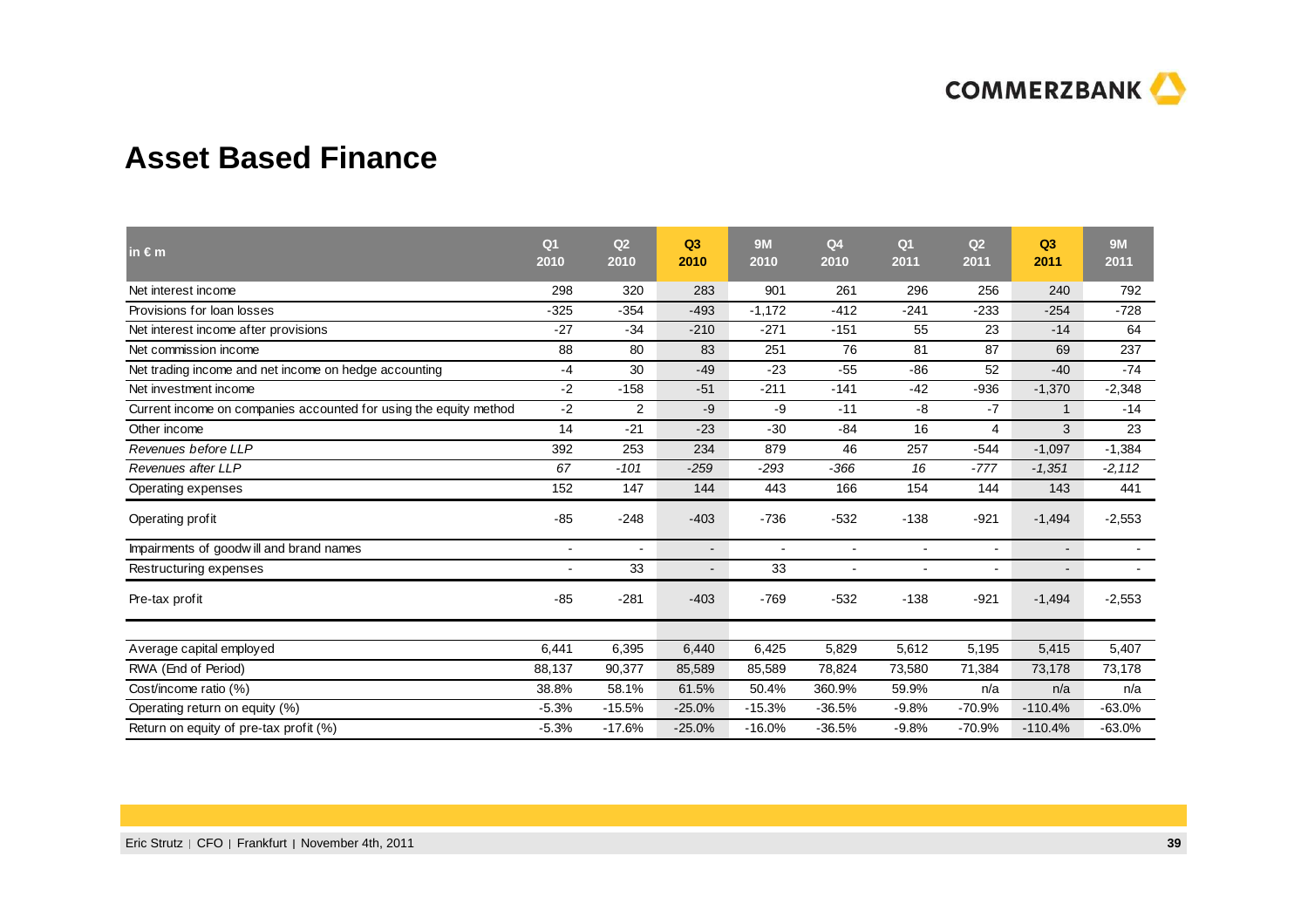**COMMERZBANK** 

## **Portfolio Restructuring Unit**

| $in \in \mathsf{m}$                                               | Q <sub>1</sub><br>2010 | Q2<br>2010     | Q3<br>2010               | 9M<br>2010 | Q <sub>4</sub><br>2010   | Q <sub>1</sub><br>2011 | Q2<br>2011 | Q <sub>3</sub><br>2011 | 9M<br>2011 |
|-------------------------------------------------------------------|------------------------|----------------|--------------------------|------------|--------------------------|------------------------|------------|------------------------|------------|
| Net interest income                                               | 23                     | 10             | 29                       | 62         | 20                       | 5                      | 13         | $\overline{7}$         | 25         |
| Provisions for loan losses                                        | $-22$                  | $-28$          | $-2$                     | $-52$      | $-10$                    | -1                     | 3          | 17                     | 21         |
| Net interest income after provisions                              | 1                      | $-18$          | 27                       | 10         | 10                       | 6                      | 16         | 24                     | 46         |
| Net commission income                                             | $-3$                   | $\overline{7}$ | $\overline{2}$           | 6          | -6                       | $\mathbf 0$            | $\Omega$   | $-0$                   | $-0$       |
| Net trading income and net income on hedge accounting             | 282                    | 56             | 328                      | 666        | 121                      | 61                     | 72         | $-219$                 | $-86$      |
| Net investment income                                             | $-94$                  | 70             | $-9$                     | $-33$      | $\overline{4}$           | 18                     | $-7$       | $-0$                   | 11         |
| Current income on companies accounted for using the equity method | $\blacksquare$         | $\blacksquare$ | $\overline{\phantom{a}}$ | $\sim$     | $\blacksquare$           |                        | ۰          |                        | $\sim$     |
| Other income                                                      | $-0$                   | $\overline{7}$ | $-3$                     | 4          | -1                       | $-0$                   | $-1$       | $-0$                   | $-1$       |
| Revenues before LLP                                               | 208                    | 150            | 347                      | 705        | 138                      | 84                     | 77         | $-212$                 | $-51$      |
| Revenues after LLP                                                | 186                    | 122            | 345                      | 653        | 128                      | 85                     | 80         | $-195$                 | $-30$      |
| Operating expenses                                                | 25                     | 27             | 31                       | 83         | 23                       | 22                     | 16         | 17                     | 55         |
| Operating profit                                                  | 161                    | 95             | 314                      | 570        | 105                      | 63                     | 64         | $-212$                 | $-85$      |
| Impairments of goodwill and brand names                           |                        | $\sim$         | $\overline{\phantom{a}}$ |            | $\overline{\phantom{a}}$ |                        | ٠          | $\sim$                 | $\sim$     |
| Restructuring expenses                                            |                        |                | $\overline{\phantom{0}}$ |            | ٠                        |                        |            | ۰.                     | $\sim$     |
| Pre-tax profit                                                    | 161                    | 95             | 314                      | 570        | 105                      | 63                     | 64         | $-212$                 | $-85$      |
| Average capital employed                                          | 1,364                  | 1,251          | 1,136                    | 1,250      | 1,097                    | 971                    | 938        | 807                    | 906        |
| RWA (End of Period)                                               | 13,468                 | 12,240         | 10,935                   | 10,935     | 9,886                    | 9,316                  | 8,841      | 9,238                  | 9,238      |
| Cost/income ratio (%)                                             | 12.0%                  | 18.0%          | 8.9%                     | 11.8%      | 16.7%                    | 26.2%                  | 20.8%      | n/a                    | n/a        |
| Operating return on equity (%)                                    | 47.2%                  | 30.4%          | 110.6%                   | 60.8%      | 38.3%                    | 25.9%                  | 27.3%      | $-105.0%$              | $-12.5%$   |
|                                                                   | 47.2%                  | 30.4%          | 110.6%                   | 60.8%      | 38.3%                    | 25.9%                  | 27.3%      | $-105.0%$              | $-12.5%$   |
| Return on equity of pre-tax profit (%)                            |                        |                |                          |            |                          |                        |            |                        |            |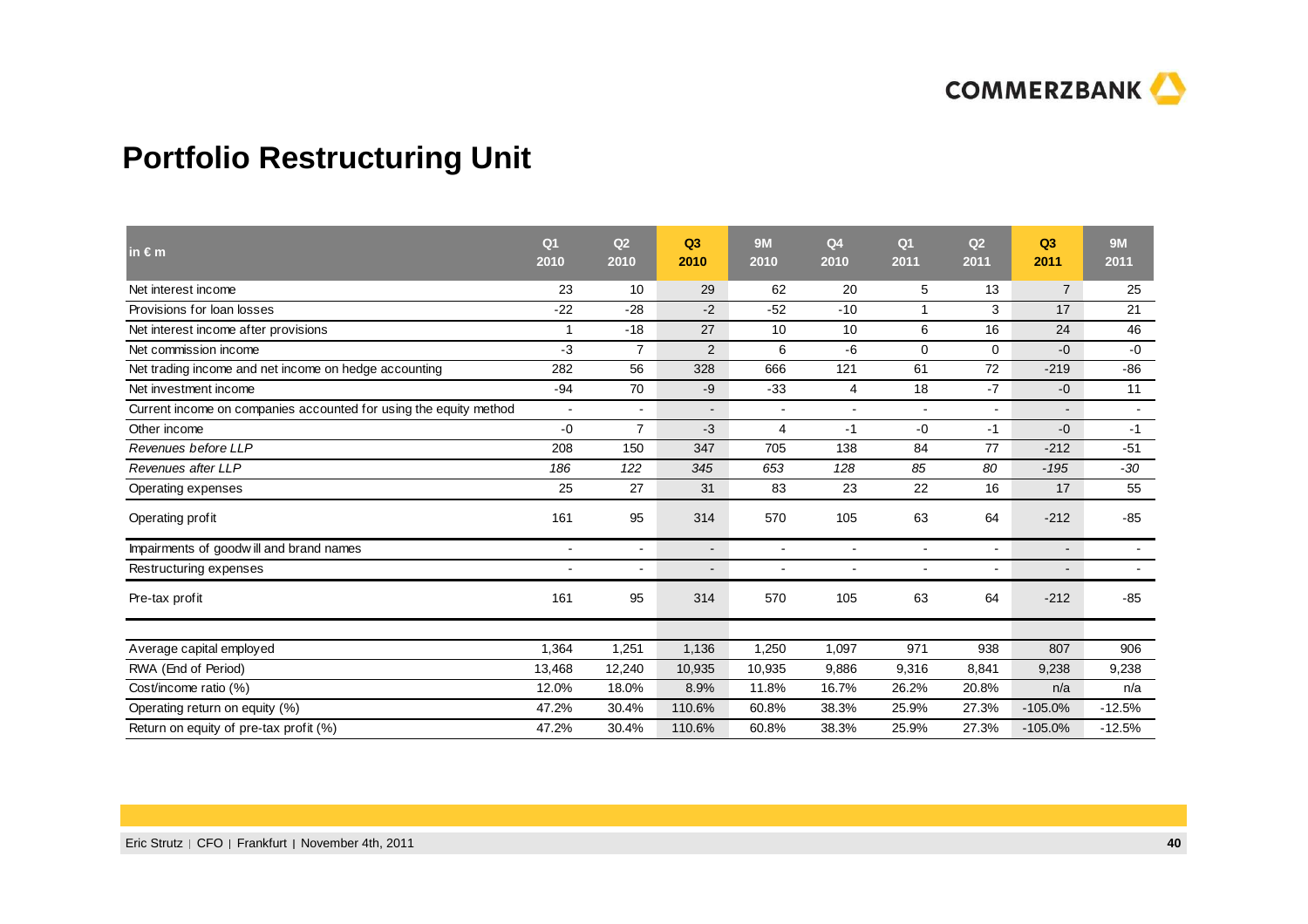

## **Others & Consolidation**

| $\ln \epsilon$ m                                                  | Q <sub>1</sub><br>2010 | Q2<br>2010               | Q <sub>3</sub><br>2010   | <b>9M</b><br>2010 | Q <sub>4</sub><br>2010   | Q <sub>1</sub><br>2011 | Q2<br>2011     | Q <sub>3</sub><br>2011   | <b>9M</b><br>2011 |
|-------------------------------------------------------------------|------------------------|--------------------------|--------------------------|-------------------|--------------------------|------------------------|----------------|--------------------------|-------------------|
| Net interest income                                               | 186                    | 125                      | 34                       | 345               | $-39$                    | 103                    | 30             | 6                        | 139               |
| Provisions for loan losses                                        | 5                      | $-1$                     | 2                        | 6                 | -0                       | 1                      | $-1$           | $-0$                     | -0                |
| Net interest income after provisions                              | 191                    | 124                      | 36                       | 351               | $-39$                    | 104                    | 29             | 6                        | 139               |
| Net commission income                                             | $-29$                  | $-17$                    | $-21$                    | $-67$             | -1                       | $-18$                  | $-35$          | $-28$                    | $-81$             |
| Net trading income and net income on hedge accounting             | 95                     | $-28$                    | $-177$                   | $-110$            | 101                      | 47                     | 68             | 371                      | 486               |
| Net investment income                                             | $-14$                  | 81                       | $-32$                    | 35                | 19                       | 43                     | $-21$          | 102                      | 124               |
| Current income on companies accounted for using the equity method | $\blacksquare$         | 1                        | $-1$                     |                   | $\overline{4}$           |                        | $-1$           | 6                        | 5                 |
| Other income                                                      | 2                      | $-32$                    | 33                       | 3                 | 76                       | 320                    | 32             | $-10$                    | 342               |
| Revenues before LLP                                               | 240                    | 130                      | $-164$                   | 206               | 162                      | 495                    | 73             | 447                      | 1,015             |
| Revenues after LLP                                                | 245                    | 129                      | $-162$                   | 212               | 162                      | 496                    | 72             | 447                      | 1,015             |
| Operating expenses                                                | 226                    | 249                      | 177                      | 652               | 227                      | 125                    | 118            | 138                      | 381               |
| Operating profit                                                  | 19                     | $-120$                   | $-339$                   | $-440$            | $-65$                    | 371                    | $-46$          | 309                      | 634               |
| Impairments of goodwill and brand names                           | ٠                      | $\overline{\phantom{a}}$ | $\overline{\phantom{a}}$ |                   | $\overline{\phantom{a}}$ |                        | $\blacksquare$ | $\overline{\phantom{a}}$ |                   |
| Restructuring expenses                                            |                        |                          | $\overline{\phantom{a}}$ |                   | ٠                        |                        | $\blacksquare$ | $\blacksquare$           |                   |
| Pre-tax profit                                                    | 19                     | $-120$                   | $-339$                   | $-440$            | $-65$                    | 371                    | $-46$          | 309                      | 634               |
| Average capital employed                                          | 8,000                  | 8,902                    | 9,011                    | 8,638             | 9,976                    | 11,839                 | 12,162         | 9,365                    | 11,122            |
| RWA (End of Period)                                               | 12,231                 | 14,105                   | 14,692                   | 14,692            | 14,294                   | 14,493                 | 13,091         | 12,150                   | 12,150            |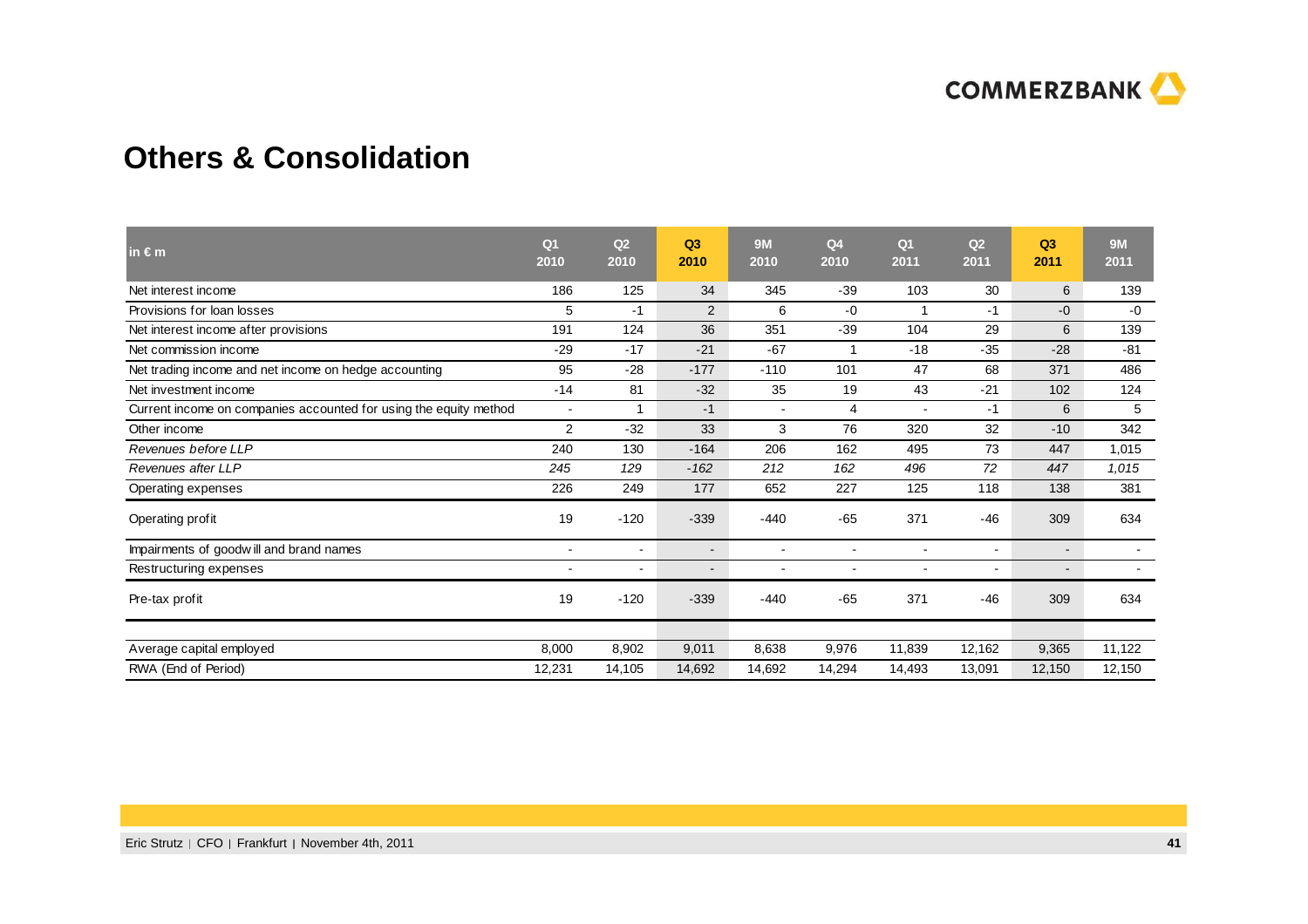

## **Group equity definitions**

| <b>Reconciliation of equity definitions</b>                                                                 | <b>Equity basis for RoE</b> |         |                                         |
|-------------------------------------------------------------------------------------------------------------|-----------------------------|---------|-----------------------------------------|
|                                                                                                             | 9M 2011                     |         |                                         |
| Equity definitions in $\epsilon$ m                                                                          | End of<br><b>Period</b>     | Average |                                         |
| Subscribed capital                                                                                          | 5,113                       | 4,005   |                                         |
| Capital reserve                                                                                             | 10,923                      | 6,000   |                                         |
| Retained earnings                                                                                           | 8,412                       | 9,022   |                                         |
| Silent participations SoFFin / Allianz                                                                      | 2,687                       | 10,602  |                                         |
| Currency translation reserve                                                                                | $-458$                      | $-389$  |                                         |
| Consolidated P&L                                                                                            | 322                         | 856     |                                         |
| Investors' Capital without non-controlling interests                                                        | 26,999                      | 30,096  | Basis for RoE on net profit             |
| Non-controlling interests (IFRS)*                                                                           | 787                         | 820     |                                         |
| <b>Investors' Capital</b>                                                                                   | 27,786                      | 30,916  | Basis for operating RoE and pre-tax RoE |
| Change in consolidated companies / goodwill / consolidated net<br>profit minus portion of dividend / others | $-4,858$                    |         |                                         |
| Basel II core capital without hybrid capital                                                                | 22,928                      |         |                                         |
| Hybrid capital                                                                                              | 3,981                       |         |                                         |
| <b>Basel II Tier I capital</b>                                                                              | 26,909                      |         |                                         |

\* excluding: Revaluation reserve and cash flow hedges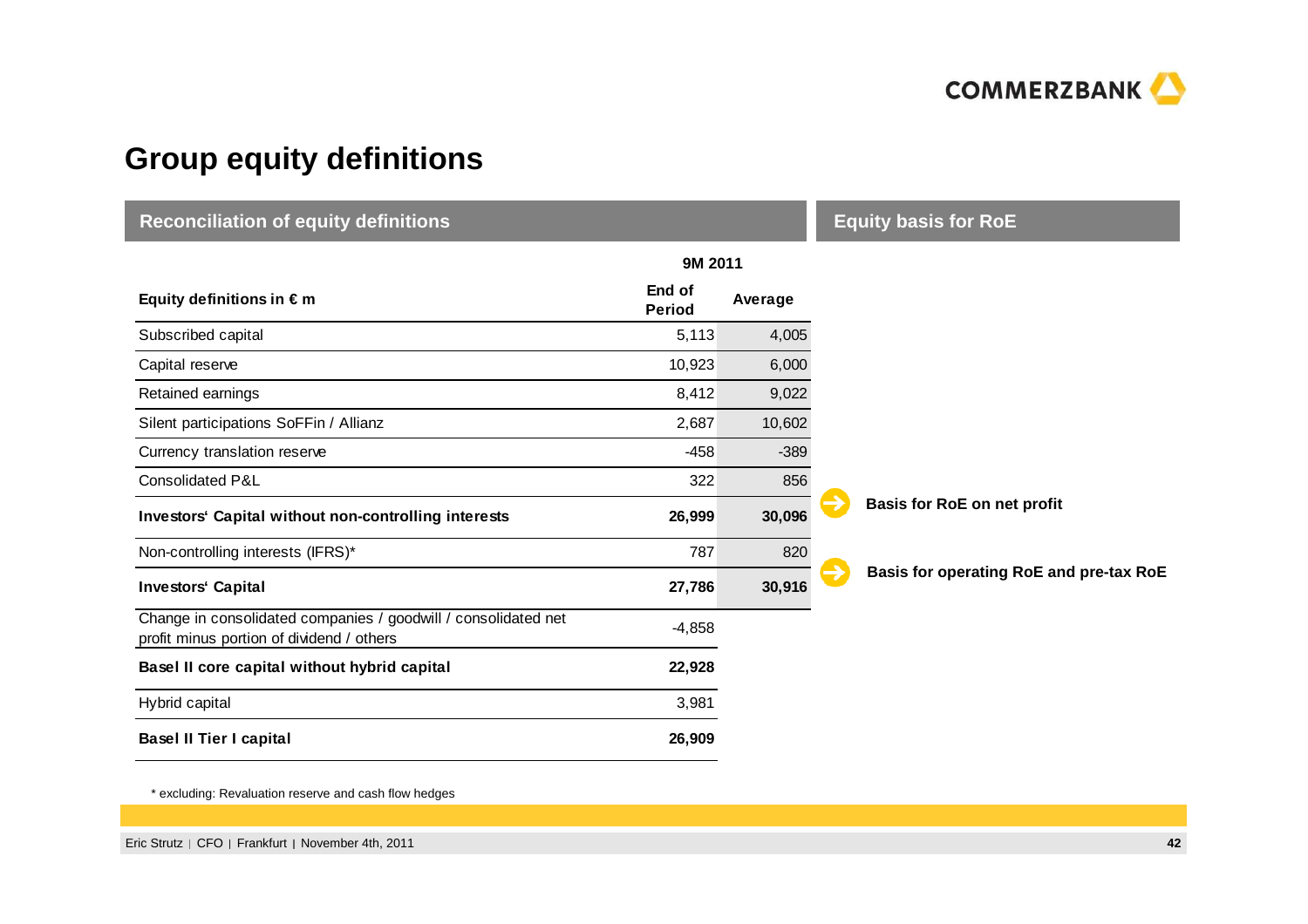

### **For more information, please contact Commerzbank´s IR team:**

| Tanja Birkholz (Executive Management Board Member Investor Relations)<br>P: +49 69 136 23854<br>M: tanja.birkholz@commerzbank.com<br>Jürgen Ackermann (Head of Investor Relations)<br>$P: +496913622338$<br>M: juergen.ackermann@commerzbank.com                                                                                                                                                                                      | ir@commerzbank.com<br>www.ir.commerzbank.com                                                                                                                                                                                                                                                                                                                                                     |                                                                                                                                                                                                                                                            |
|---------------------------------------------------------------------------------------------------------------------------------------------------------------------------------------------------------------------------------------------------------------------------------------------------------------------------------------------------------------------------------------------------------------------------------------|--------------------------------------------------------------------------------------------------------------------------------------------------------------------------------------------------------------------------------------------------------------------------------------------------------------------------------------------------------------------------------------------------|------------------------------------------------------------------------------------------------------------------------------------------------------------------------------------------------------------------------------------------------------------|
| <b>Equity / Fixed Income IR</b>                                                                                                                                                                                                                                                                                                                                                                                                       | <b>Financial Reporting / Rating</b>                                                                                                                                                                                                                                                                                                                                                              | <b>Strategic Research</b>                                                                                                                                                                                                                                  |
| Michael H. Klein (Head)<br>P: +49 69 136 24522<br>M: michael.klein@commerzbank.com<br>Sandra Büschken<br>P: +49 69 136 23617<br>M: sandra.bueschken@commerzbank.com<br>Ute Heiserer-Jäckel<br>P: +49 69 136 41874<br>M: ute.heiserer-jaeckel@commerzbank.com<br><b>Simone Nuxoll</b><br>$P: +496913645660$<br>M: simone.nuxoll@commerzbank.com<br><b>Stefan Philippi</b><br>P: +49 69 136 45231<br>M: stefan.philippi@commerzbank.com | Klaus-Dieter Schallmayer (Head)<br>$P: +49-69$ 136 25154<br>M: klaus-dieter.schallmayer<br>@commerzbank.com<br>Wennemar von Bodelschwingh<br>P: +49 69 136 43611<br>M: wennemar.vonbodelschwingh<br>@commerzbank.com<br><b>Michael Desprez</b><br>P: +49 69 136 25136<br>M: michael.desprez@commerzbank.com<br><b>Patricia Novak</b><br>P: +49 69 136 46442<br>M: patricia.novak@commerzbank.com | Dirk Bartsch (Head)<br>P: +49 69 136 2 2799<br>M: dirk.bartsch@commerzbank.com<br>Volker von Krüchten<br>P: +49 69 136 25139<br>M:<br>volker.vonkruechten@commerzbank.com<br><b>Ulf Plesmann</b><br>P: +49 69 136 43888<br>M: ulf.plesmann@commerzbank.com |